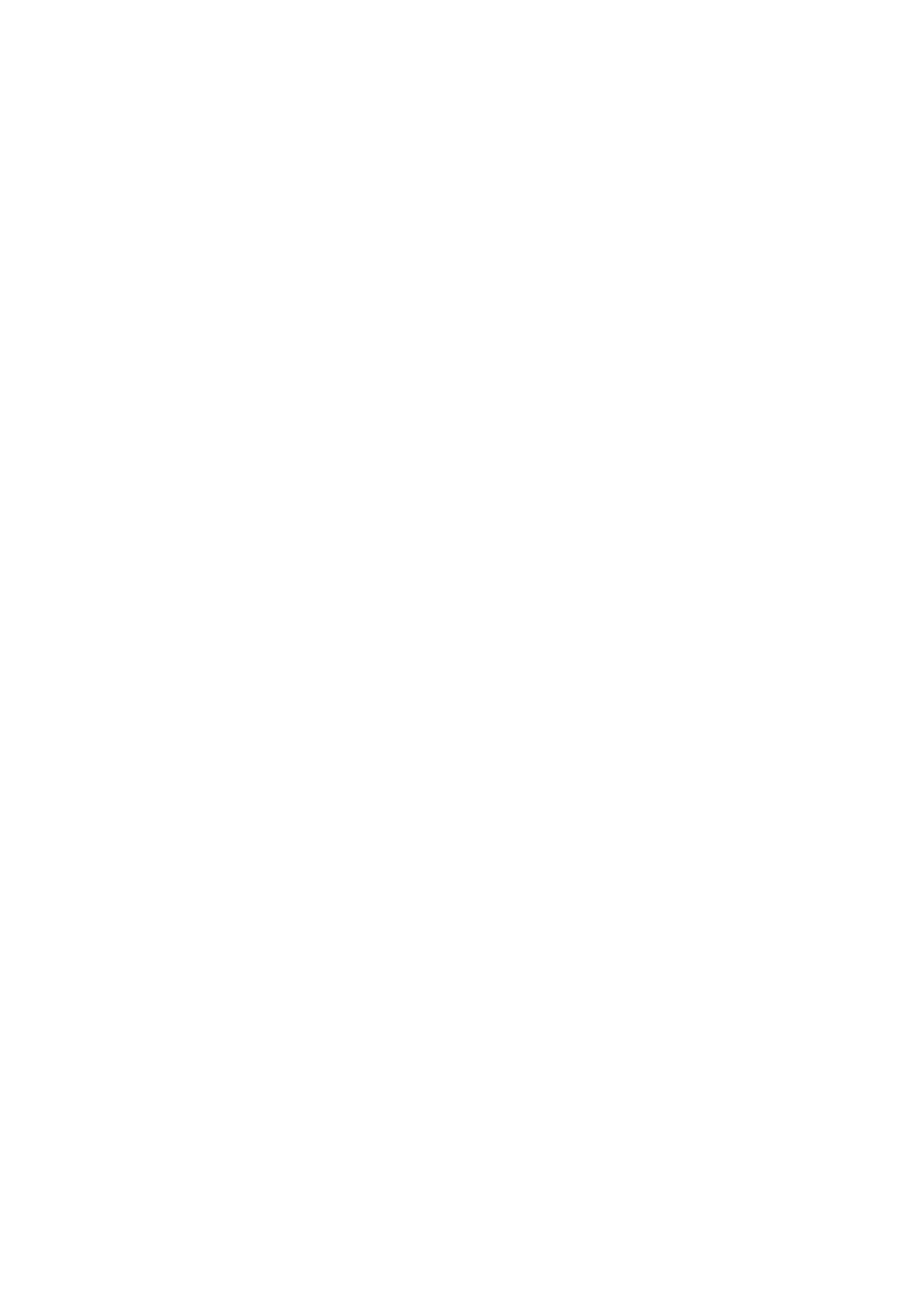**EUROPEAN UNIVERSITY INSTITUTE, FLORENCE ROBERT SCHUMAN CENTRE FOR ADVANCED STUDIES GLOBAL GOVERNANCE PROGRAMME**

> *The New EU Diplomacy: Learning to Add Value*

**JOSEP M. LLOVERAS SOLER**

EUI Working Paper **RSCAS** 2011/05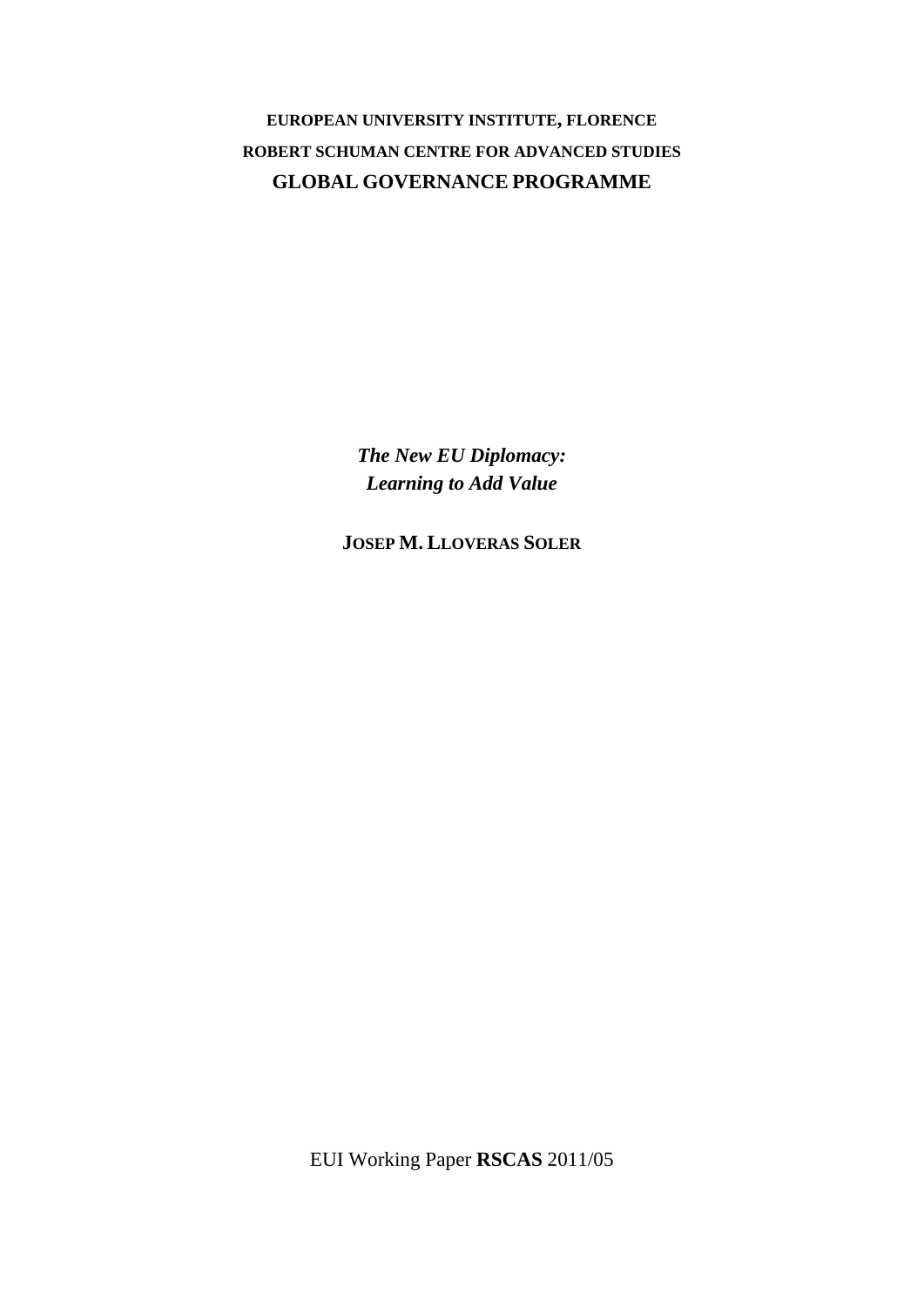This text may be downloaded only for personal research purposes. Additional reproduction for other purposes, whether in hard copies or electronically, requires the consent of the author(s), editor(s). If cited or quoted, reference should be made to the full name of the author(s), editor(s), the title, the working paper, or other series, the year and the publisher.

ISSN 1028-3625

© 2011 Josep M. Lloveras Soler

Printed in Italy, February 2011 European University Institute Badia Fiesolana I – 50014 San Domenico di Fiesole (FI) Italy [www.eui.eu/RSCAS/Publications/](http://www.eui.eu/RSCAS/Publications/)  [www.eui.eu](http://www.eui.eu)  cadmus.eui.eu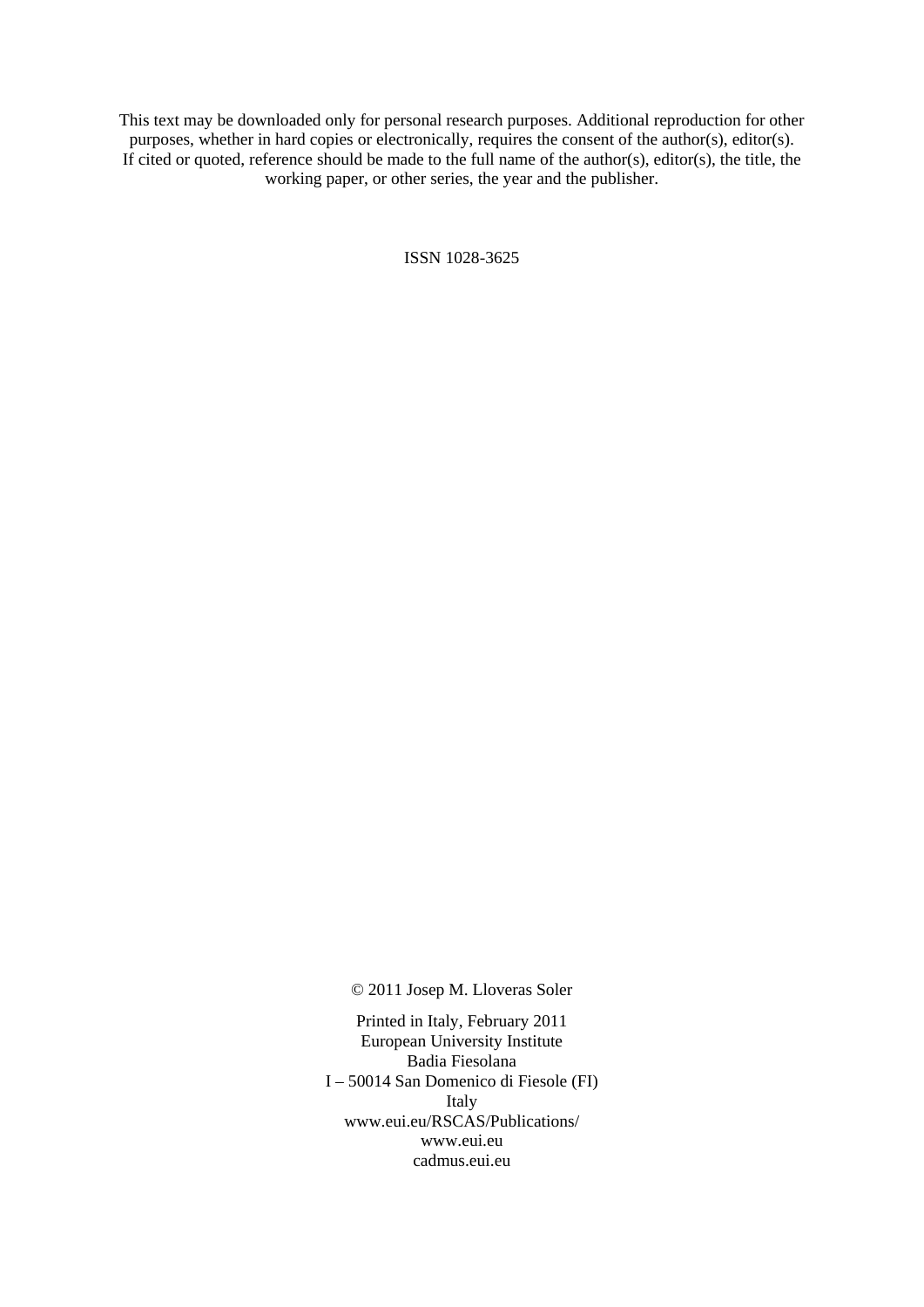# **Robert Schuman Centre for Advanced Studies**

The Robert Schuman Centre for Advanced Studies (RSCAS), directed by Stefano Bartolini since September 2006, is home to a large post-doctoral programme. Created in 1992, it aims to develop inter-disciplinary and comparative research and to promote work on the major issues facing the process of integration and European society.

The Centre hosts major research programmes and projects, and a range of working groups and ad hoc initiatives. The research agenda is organised around a set of core themes and is continuously evolving, reflecting the changing agenda of European integration and the expanding membership of the European Union.

Details of this and the other research of the Centre can be found on: <http://www.eui.eu/RSCAS/Research/>

Research publications take the form of Working Papers, Policy Papers, Distinguished Lectures and books. Most of these are also available on the RSCAS website: <http://www.eui.eu/RSCAS/Publications/>

The EUI and the RSCAS are not responsible for the opinion expressed by the author(s).

# **The Global Governance Programme at the EUI**

The Global Governance Programme (GGP) aims to share knowledge, and develop new ideas on issues of global governance, serve as a bridge between research and policy-making, and contribute the European perspective to the global governance debate.

The GGP comprises three core dimensions: training, research and policy. The Academy of Global Governance is a unique executive *training* programme which combines EUI's top-level academic environment with some of the world's leading experts in the field of global governance and is targeted to young executives and policy-makers, public sector officials, private sector professionals, junior academics, and diplomats. Diverse global governance issues are investigated in *research* strands and projects coordinated by senior scholars, both from the EUI and from internationally recognized top institutions. The *policy* dimension is developed throughout the programme, but is highlighted in the GGP High-Level Policy Seminars, which bring together policy-makers and academics at the highest level to discuss issues of current global importance.

For more information:

[www.globalgovernanceprogramme.eu](http://www.globalgovernanceprogramme.eu)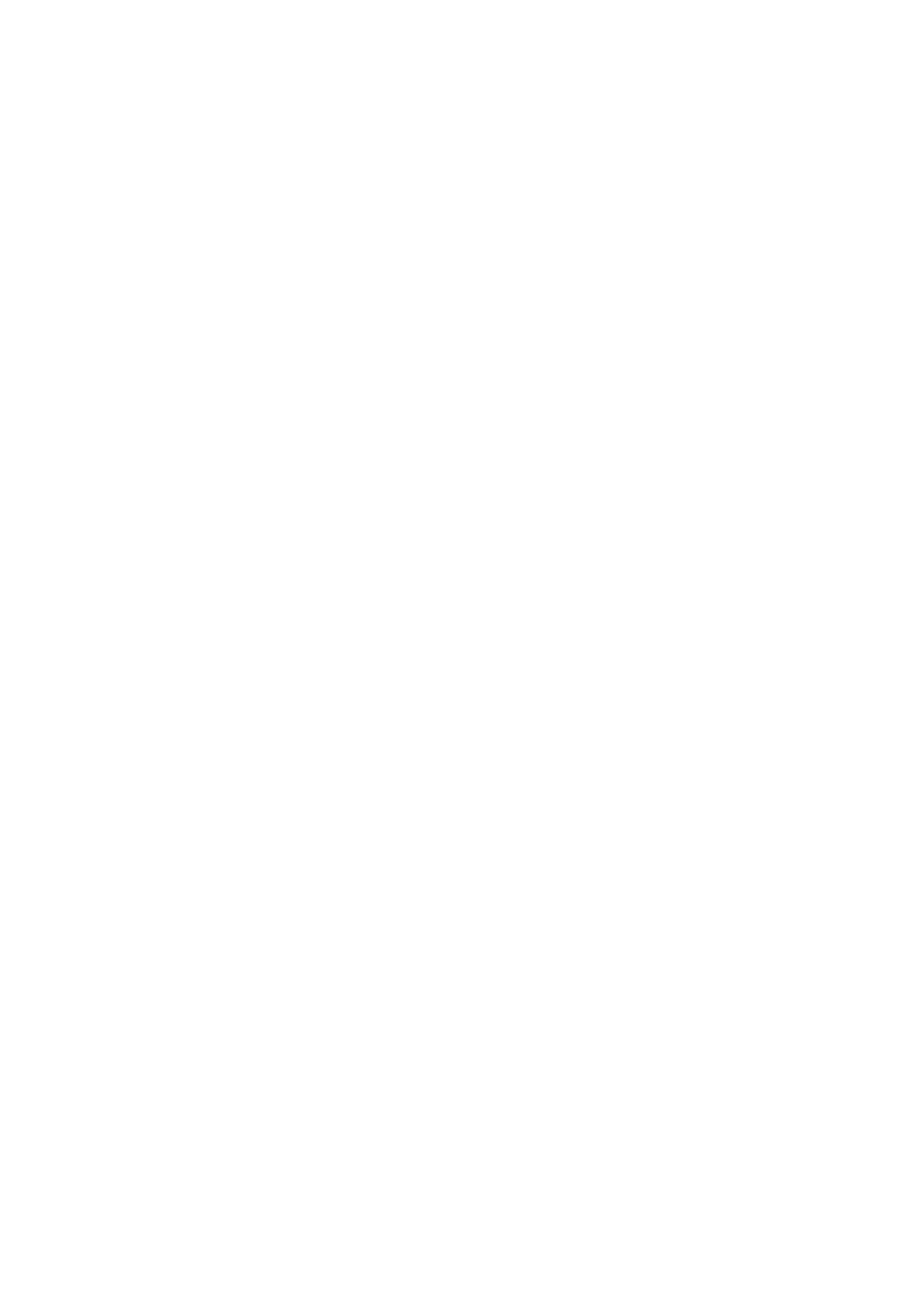## **Abstract**

The European External Action Service (EEAS) which came into existence on 1st January 2011 has the potential to bring coherence and visibility to the external action of the European Union (EU). It could go beyond, giving new impetus to the Union's external action and contributing to the emergence of an EU foreign policy. But it could also end up as a mere juxtaposition of previously existing organizations and policies with uncertain added value for the Union. This paper looks at the EEAS from a functional perspective and in the context of a nascent EU diplomacy. It analyzes how training can contribute towards fulfilling the EEAS objectives and in nurturing a new EU diplomacy. It proposes a training approach built around three poles – knowledge, skills and attitudes- and three levels – preparatory, pre-posting and career-long training – and presents the main parameters and options for implementation.

# **Keywords**

European External Action Service, European diplomatic training, EU diplomacy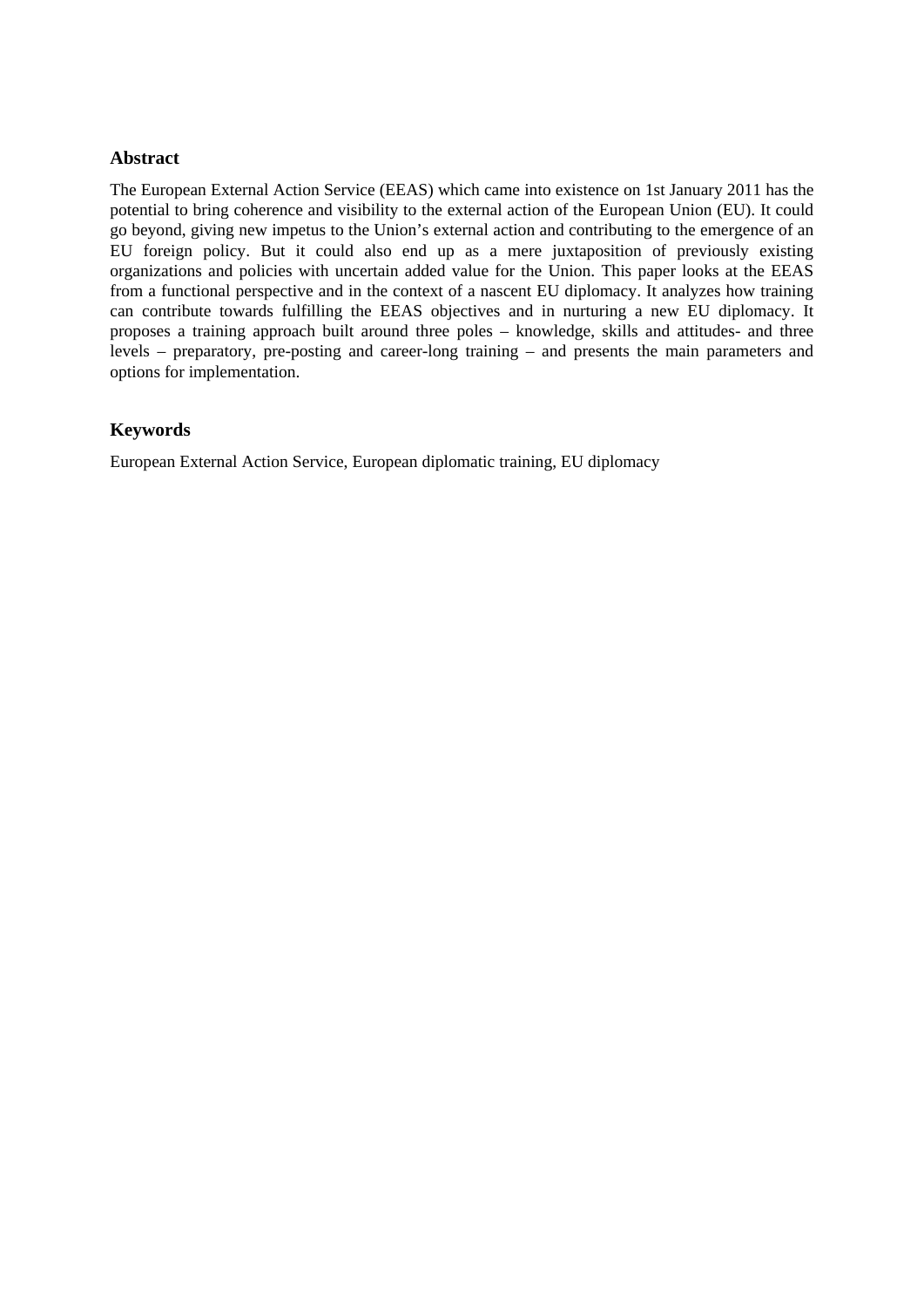## **List of Contents**

## **1. Introduction**

## **2. The background**

## **3. The specific challenges**

3.1 The changing nature of diplomatic work

3.2 The emerging EU Diplomacy

## **4. Roles and structure of the EEAS**

- 4.1 Understanding the world
- 4.2 Integrating policies
- 4.3 Coordinating with key players
- 4.4 Representing the Union
- 4.5 Managing the external network

# **5. Different approaches to diplomatic training**

- 5.1 Member States' experience
- 5.2 EU institutions' experience
- 5.3 Partnerships of EU with Member States

## **6. A new training paradigm**

- 6.1 A three-layer model
	- 6.1.1 Long-term preparatory training (a diplomatic academy?)
	- 6.1.2 Pre-posting training
	- 6.1.3 Continuous training
- 6.2 A common guiding philosophy
	- 6.2.1 All-encompassing, action-oriented learning
	- 6.2.2 Multi-dimensional training built around core training blocks
	- 6.2.3 Multi-supplier training
	- 6.2.4 Partly de-localized training

## **7. Strategic options**

- 7.1 Long-term preparatory training
- 7.2 Pre-posting training
- 7.3 Career-long training

## **8. Conclusions**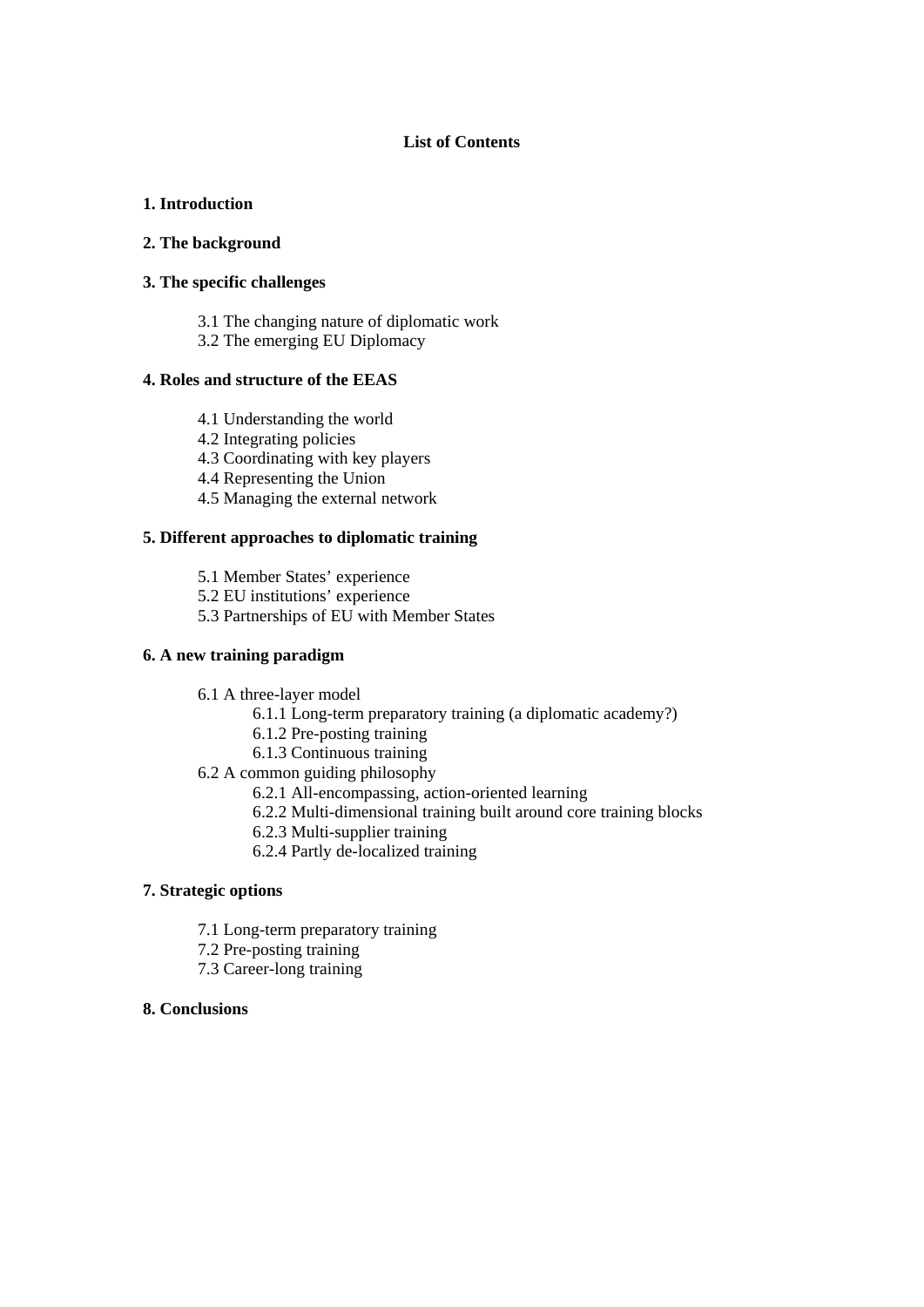## **1. Introduction\***

-

There is a shortage of academic research on diplomacy in general and EU diplomacy in particular, and this shortage is notable in the field of diplomatic training<sup>1</sup>.

The literature on the European External Action Service (EEAS) began about 10 years ago, although its precursors can be found as long ago as the European Political Cooperation of 1970. It gathered momentum in the first years of this century in the context of the Convention on the Future of Europe which prepared the Constitutional Treaty. However, when this initiative stalled in 2005, following the French and Dutch referenda, the subject was put aside and returned to the agenda only in 2009, following the second Irish referendum and the ratification of the Lisbon Treaty. Since then it has generated continued attention, coupled with high expectations of the new service.

The creation of the EEAS has been viewed as one of the main innovations of the Lisbon Treaty. It has been hailed as a unique opportunity to bring coherence to the Union's various external actions and policies and to raise the profile and visibility of the EU as a world player. From a legal point of view, however, it does not add new responsibilities to the Union in the area of foreign policy, or alter the basic division of roles in this respect amongst its players. It does not represent any transfer of sovereignty from Member States (MS) to the Union, as declarations 13 and 14 annexed to the Lisbon Treaty explicitly recall<sup>2</sup>. From a functional point of view it does not add new elements either, with the notable exception of an integration and coordination role, explicitly mentioned in the Treaty.

For the less ambitious, the EEAS represents simply a more rational and effective coordination mechanism, aimed at bringing closer together policies and resources hitherto scattered across different players. Those that considered the previous system sufficiently functional may even suspect that EEAS could become a 'solution in search of a problem' (Smith 2010). For some, the EEAS sets the basis for a clearer external representation system, capable of projecting a more identifiable and coherent image of the Union in the world, but others downplay this potential<sup>3</sup>.

For the more ambitious the EEAS can constitute a first step towards further integration of the Common Foreign and Security Policy (CFSP), including the Common Security and Defense Policy (CSDP) and the Union's other external policies, traditionally referred to as Community

<sup>\*</sup> The author has been an official of the European Commission since 1993, working in its 'external relations family '. He has held posts at its headquarters in Brussels as a political desk officer and in the management of external assistance, and in the Commission's external service as Head of its Delegation in the Central African Republic, and as Head of its Delegation to Serbia and Montenegro . He has a PhD in economics from Université de Paris-I, and Master's degrees in business administration from ESADE Business School and Purdue University. This paper was written during his period as EU Fellow at the European University Institute (September 2010 to March 2011). He writes here in a personal capacity, and his views do not necessarily represent those of the European Commission or of the EUI.

<sup>1</sup> "Diplomacy is a neglected, almost obscure subject within contemporary academic research, and its practice has not been adapted to the transformed environment in which it must operate" Copeland, p 2.

<sup>2</sup> "The new provisions do not affect the responsibilities of Member States for the formulation or conduct of their foreign policy, nor their national representation in third countries and international organizations"(Declaration 13). "The new provisions will not affect the existing legal basis, responsibilities and powers of the Member States in relation to the formulation and conduct of their foreign policy, their national diplomatic services, their relation with third countries and their participation in international organizations, referring explicitly to their membership of the UN Security Council" (Declaration 14).

<sup>3</sup> "I have problems explaining that an Estonian or a Lithuanian or a Greek representative of the EU mission can represent Czech interests in Namibia'' , Vaclav Klaus addressing students at Johns Hopkins School of Advanced International Studies on 23/09/2010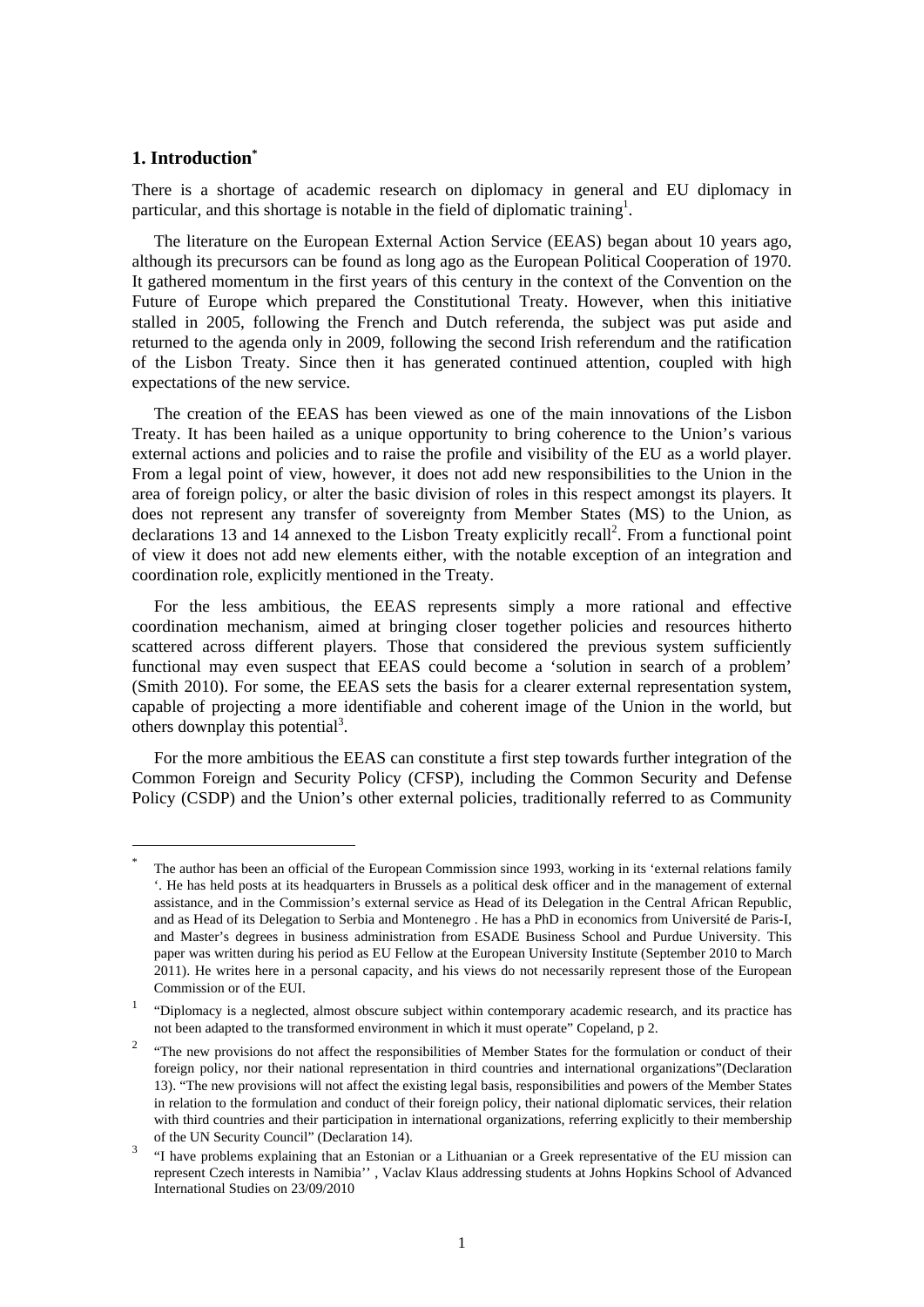policies. This could eventually lead to a true EU foreign and security policy, seen by many as a condition necessary to avoid the EU falling into irrelevance (Solana 2010). Under this perspective the EEAS could be viewed politically as a foreign service in search of a foreign policy, organizationally as a structure in search of a strategy, or spiritually as a body in search of a soul.

It is still too early to tell whether the EEAS will succeed in becoming an effective coordination and representation mechanism, or evolve even further into an instrument in support of a nascent EU foreign policy. This paper argues that a positive answer to both questions will crucially depend on finding adequate solutions for learning and training. These will be presented as a precondition to unleash the full potential of the EEAS and bring added value.

The paper looks first at the political and institutional background of the new service. It continues with an examination of the context in which it will operate, as presented by the evolving nature of diplomacy in general and an emerging EU diplomacy in particular. It then considers the functions and structure of EEAS and the resulting challenges with implications for learning and training. Different approaches and lessons learned in diplomatic training practice in Member States and EU institutions are then reviewed. This leads to the recommendation of training parameters with a portfolio approach, i.e. recognizing that different objectives and target populations will require different solutions. Lastly, some strategic options are proposed to implement the new system.

The work is based not only on interviews, readings, and comments received on a preparatory reflection note, but also on the author's practical experience in the field of external relations. It benefited from the Conference "Learning and Training Challenges for a new EU Diplomacy" organized at the European University Institute, Florence, by the Robert Schuman Centre for Advanced Studies (RCSAS) within its Global Governance Programme<sup>4</sup>.

The term *<sup>* $\sim$ *</sup>EU* diplomacy<sup> $\sim$ </sup> is used here to refer to the European External Action Service (central services in Brussels and Delegations in the fields) and refers principally to the personnel who appear in the official diplomatic lists, though by extension it may refer to other civil servants. The term EU "diplomatic training" is understood in a broad sense, to include the main forms and levels of professional training required, not limited to traditional contents or formats of diplomatic training.

The paper argues for a learning approach (as opposed to a training-only approach) which implies changes for the individual as well as the organization and is based on a close integration of training and management.

<sup>4</sup> My appreciation is extended to L. Francescon, T. Klaar, M. M. Leinonen, D. O'Sullivan, C. Ruiz Serrano, and S. Zervoudaki at the EEAS, N. Jardine, G. Ruiz Calavera and D. Walker at the European Commission, G. Avery, formerly of the European Commission, R. Galvez Via, and N. Pascual de la Parte at the Council Secretariat, W. Lehmann of the European Parliament, Ambassadors P. Bernard and D. Gowan, various people at the EUI and, in particular, S. Bartolini, M. Cremona, P. Culpepper, C. Lavallée, M. Del Panta, M. Maduro, B. Van Boeckel and P. Vennesson, also to P. Demaret and S. Gstöhl at the College of Europe and to all those that participated at the EUI conference on Learning and Training Challenges for a New EU Diplomacy in 2010 (see [http://www.eui.eu/SeminarsAndEvents/Index.aspx?eventid=60883\)](http://www.eui.eu/SeminarsAndEvents/Index.aspx?eventid=60883) including J. Borrell, M.A. Moratinos, F. Nelli-Feroci, P. Skytte Christoffersen and J. Batora.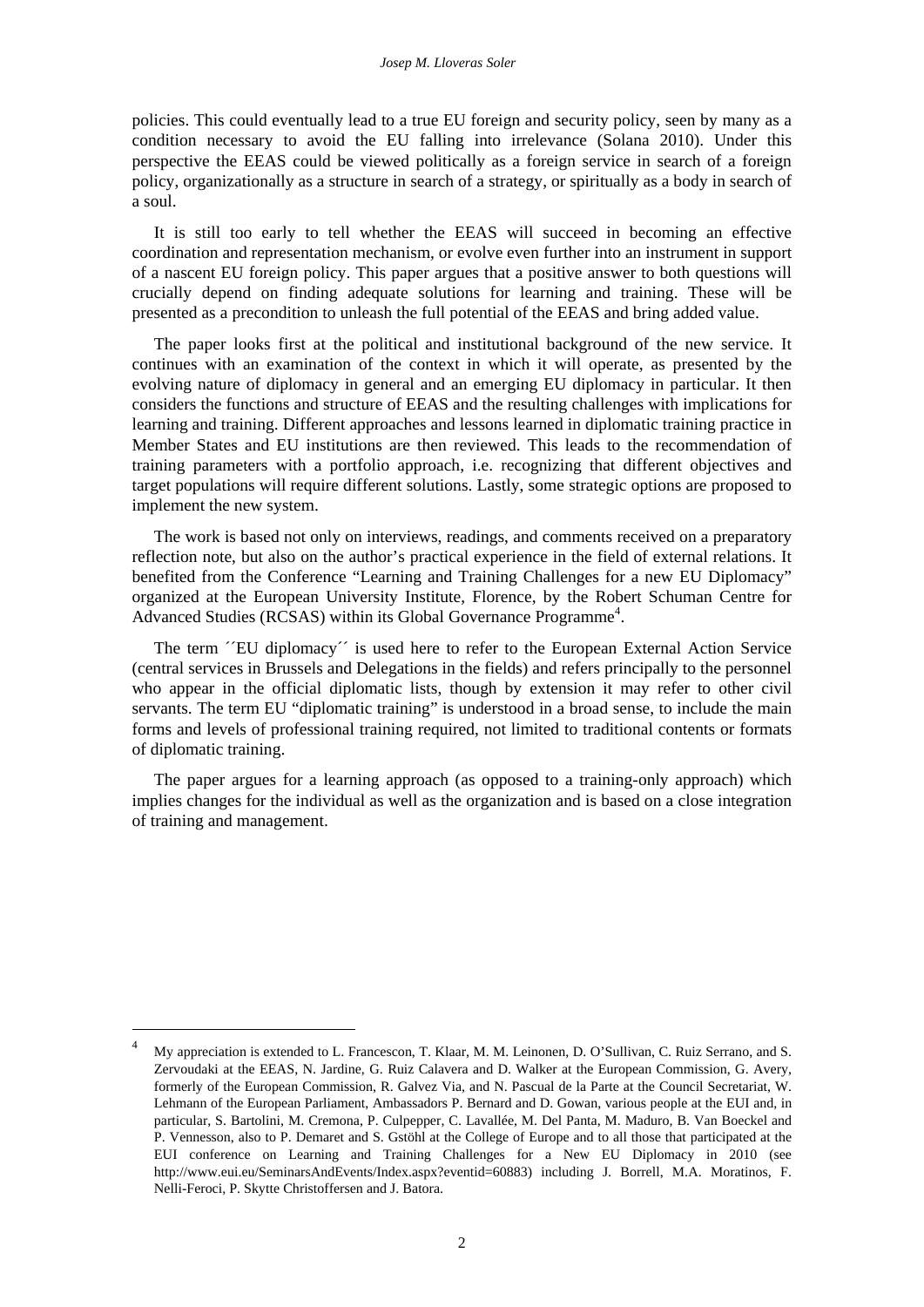## **2. The background**

-

The creation of a 'double-hatted' High Representative for Foreign and Security Policy who is also Vice President of the European Commission (HRVP) (TEU Art 18) is a key innovation brought by the Lisbon Treaty. The ultimate objective is to improve the Union's understanding of and relationship with the broader world in order to improve its influence. This is in turn a precondition to promote EU values and interests and to better protect the citizens of the Union (TEU art. 3.5). The more immediate aim is to increase the coherence and visibility of the European Union's external policies (TEU Art 21.3), itself part of a broader effort to ensure greater coherence across the Union's institutions and policies in general. But this instrumental objective should not dilute the ultimate aim.

Article 18 also gives responsibility to the HRVP for presiding the Foreign Affairs Council. Therefore, Lady Ashton, chosen to fill the post, assumes three previously distinct roles: that of High Representative (though not Secretary General of the Council) previously covered by J. Solana, that of European Commissioner for External Relations and that of President of the Foreign Affairs Council. Any of these could constitute in itself a full time job, but there is a fourth one: to assure overall responsibility for coherence across external policies. The latter is not only the result of the HRVP's position as "primus inter pares" amongst the Commission´s Vice-Presidents but, explicitly, an obligation stated in TEU art. 18.4. It is, therefore, not surprising that the job has been considered by many as an impossible mission.

The Treaty establishes a European External Action Service (EEAS), under the authority of the HRVP, to assist her in her tasks (TEU Art 27.3). Since her tasks are so complex, it is clear that a heavy burden, as described above, falls also on the service. It could be argued that bringing together under the same roof the different jobs mentioned would in itself ensure coordination and policy coherence. This would be a simplification, as mere juxtaposition, in the absence of integration systems, does not guarantee synergies. There is, moreover, an explicit obligation of sincere cooperation between the Union and its Member States (MS) also enshrined in the Treaty (TEU Art 4.3) which includes the EEAS.

Following the entry into force of the Lisbon Treaty on 1<sup>st</sup> December 2009 a number of steps were taken for the creation of the service. An intense political "quadrilogue" involving the HRVP, European Parliament, Council and Commission found a good balance between different positions and interests, reflecting the new political equilibrium emerging from the Treaty with an enhanced role for the European Parliament (EP). This resulted in a set of key parameters for the EEAS which were endorsed by the Council in the form of a decision on its creation (hereinafter referred to as the Decision)<sup>5</sup>. The Parliament approved the initial 2010 budget and allowed the needed revisions to the staff and financial regulations, which were endorsed by the Council. Following top management appointments from October 2010, the EEAS was officially launched in December  $1<sup>st</sup>$  2010 and became operational as of  $1<sup>st</sup>$  January 2011 with the transfer of civil servants from Commission and Council Secretariat<sup>6</sup>.

The EEAS should facilitate coordination between the Common Foreign and Security Policy (CFSP), including the Common Security and Defense Policy (CSDP), on the one hand, and the Union's external policies and external dimensions of internal policies, on the other. It does not alter, however, the different decision-making procedures applicable: the intergovernmental

<sup>5</sup> Council Decision establishing the organization and functioning of the European External Service (2010/427/EU) of 26 July 2010.

<sup>6</sup> 1.114 civil servants have been transferred from the Commission (585 from DG Relex, 436 from Delegations and 93 from DG Development), 436 from the Council and 118 new posts created, bringing the total to 1.668. There are 2034 other posts in delegations attached to the EEAS, mainly in administration functions, bringing total EEAS staff to about 3.700.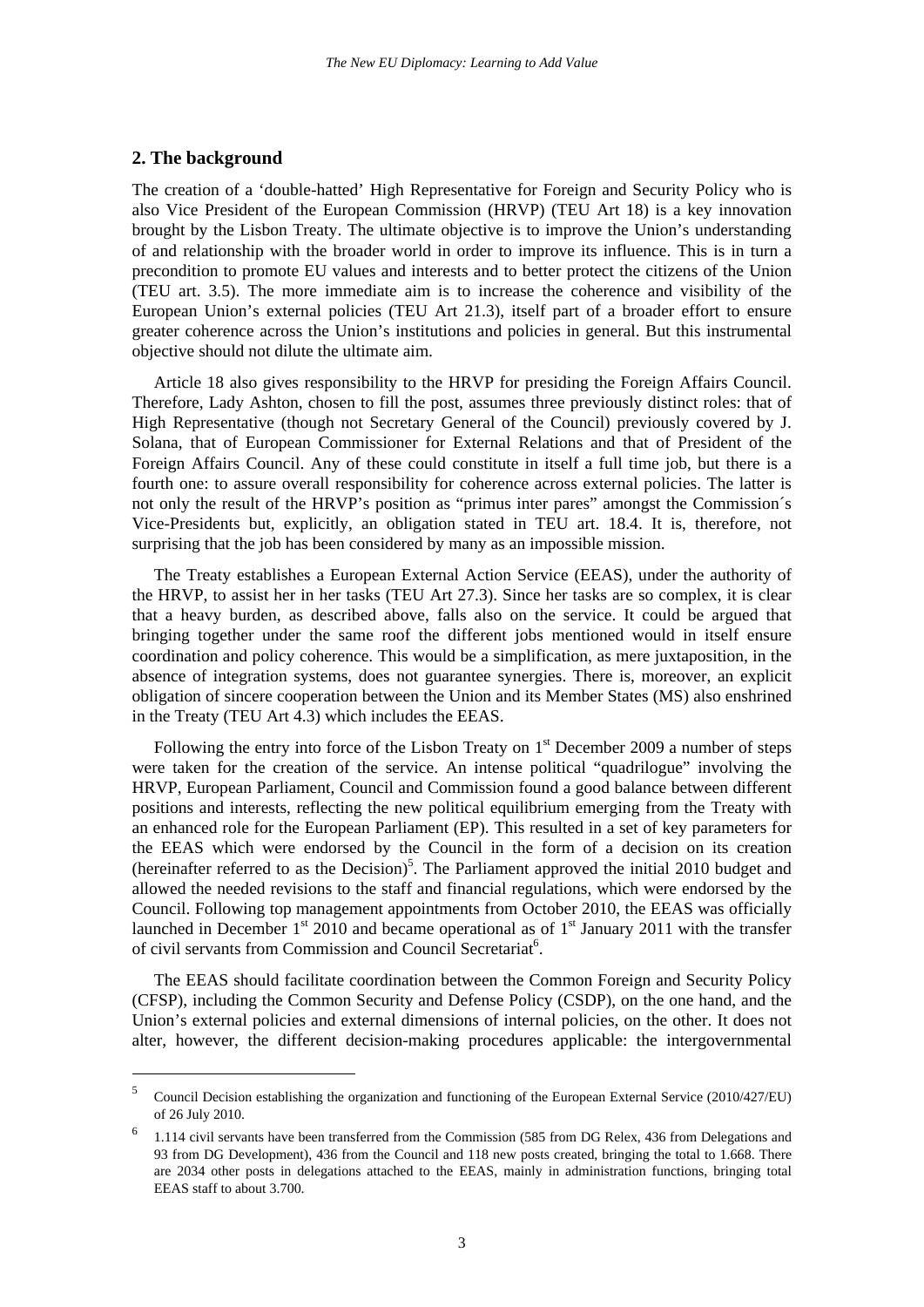method for the former, and the Community method for the latter. Similarly the implementation of CFSP/CSDP remains under the responsibility of the HRVP and MS, while the Union's external policies continue to be implemented by the Commission. The double-hatting is a creative, though complex design, which should facilitate coordination but does not eliminate the potential for tension between the two areas. In this sense the EEAS does not represent a big bang but the beginning of a process (Solana 2010). Ultimately the capacity to build bridges and smooth strains will depend on political will, leadership and human and professional capacities.

According to the Decision, the EEAS is a functionally autonomous service, separate from the Commission and the Council. It is legally and functionally more than an agency but less than an institution, except in budgetary terms and, although it has no legal personality, its creation is not without legal consequences (Van Voren 2010). It is charged with assisting not only the HRVP, but also the President of the European Council (himself another major creation of the Treaty, invested with an external representation role), the President of the European Commission, and the European Parliament, each in their respective tasks in the field of external policy<sup>7</sup>. This central position within the EU institutional architecture, symbolized by the selection of the 'Triangle' building for its headquarters in Brussels (close and equidistant between Council and Commission and not far away from Parliament), raises the need for close inter-institutional communication and coordination. This is most obvious between the EEAS and the Commission, as the Decision explicitly establishes $8$ .

Success of the EEAS will largely depend on its capacity to cooperate with others, including MS diplomatic services, Council Secretariat and Commission. This is indeed part and parcel of the obligation of sincere cooperation. Particularly relevant in this connection is the mixed composition of the EEAS: made up of civil servants coming from the Commission, Council and MS diplomatic services and, from 2013, from the European Parliament and other EU institutions as well. This heterogeneous team will have to represent, defend and further EU values, interests and policies in the world. If well-managed, diversity can constitute an asset, but otherwise it can become a liability. The outcome will hinge on the ability of EEAS to build an "esprit de corps", a genuinely European identity, and a distinctive corporate culture.

The European Parliament was already sensitive a decade ago to the training needs of what was referred to as a "common Community Diplomacy"<sup>9</sup>. Some MS shared this concern<sup>10</sup>. Training requirements in this context were equally examined by academics (Monar 2000), (Duke 2002). The working group on external relations within the European Convention preparing the Constitution made, by the end of 2002, a detailed proposal for EEAS. This proposal included the creation of a European diplomatic academy which, given its importance, is fully quoted here:

<sup>7</sup> Council Decision , art 2.2

<sup>8</sup> Council Decision, art 3.2

<sup>9</sup> The Report of the European Parliament Committee on Foreign Affairs, Human Rights and Common Security and Defence Policy A5-0210/2000 adopted on 24/7/2000 (Galeote Report), proposed:

<sup>&</sup>quot;That a **College of European Diplomacy** be set up to ensure that Community officials involved in external activities both at the Commission (in the delegations and the RELEX DGs) and the Council (DG for External Relations at the Council Secretariat and the Strategic Planning and Early Warning Unit) are given not only technical training in Community policies, but also full-blown diplomatic and international relations training; the College of European Diplomacy could also be open to Member States (MS) wishing to provide their diplomats with further training and provide training for diplomats of applicant countries as part of their preparation for accession, as well as study, research and training programmes in cooperation with European university bodies."

<sup>&</sup>lt;sup>10</sup> A parallel reflection was conducted among Member States, using the term academy instead of college. France and Germany tabled in 1999, at an informal meeting of the Council working group on training, a non-paper proposing the creation of a **European Diplomatic Academy**. Some delegations, however, thought it too ambitious and the project was scaled down to the more limited, **European Diplomatic Programme**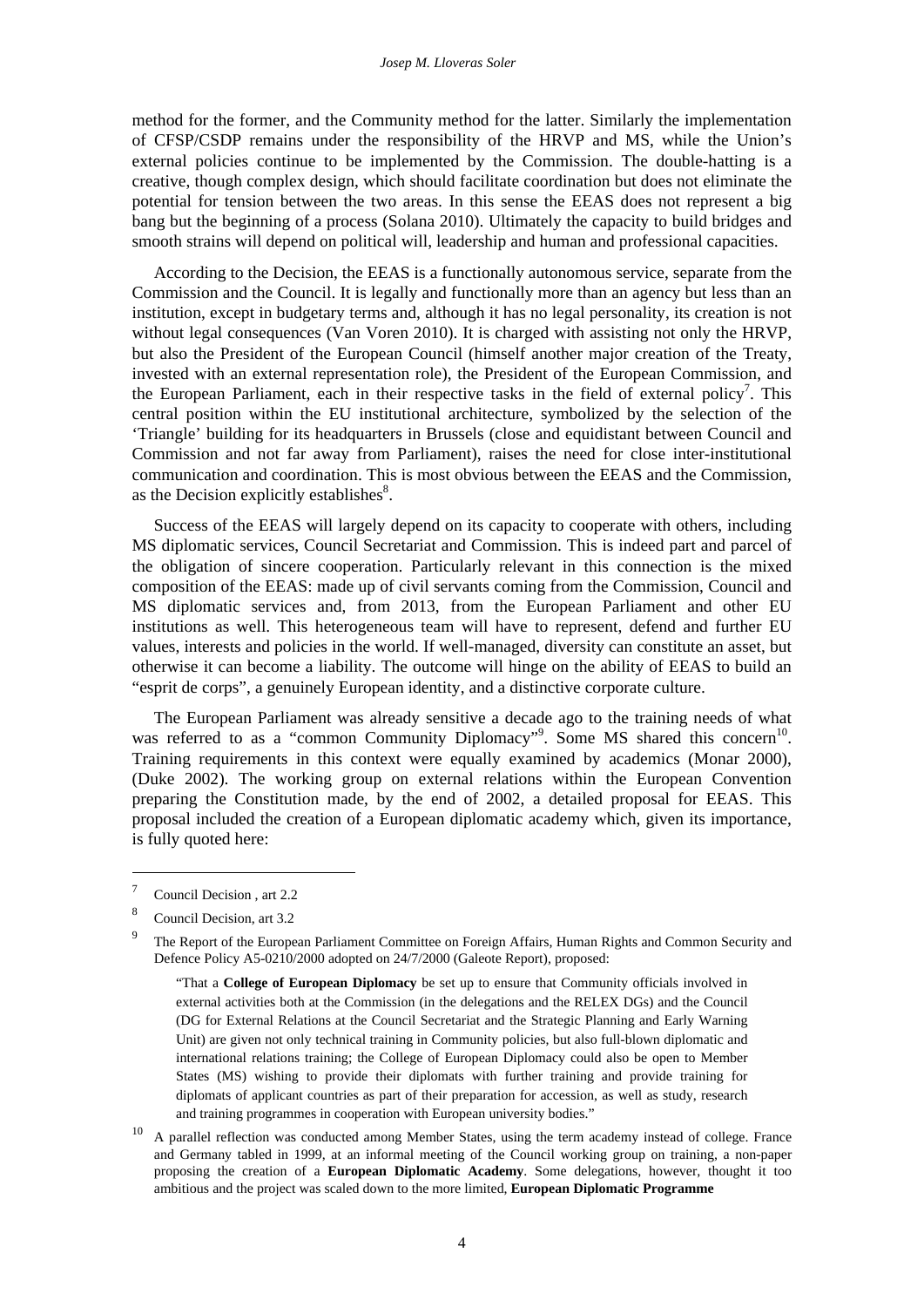"It is clear to many that an effective external action based on the coordination between the various European actors of foreign relations depends inevitably on personal relations, common experiences and mutual knowledge. In this sense, training appears as an extremely effective tool to build up those personal relations at an early stage of a diplomatic career. Training also allows to enhance a common knowledge of the different national backgrounds and interests and the diverse administrative cultures and therefore, to **create a common European administrative culture and a "spécificité du métier diplomatique européen"**. Diplomats and other civil servants not belonging to the external service of the Member States, and EC and Council officials for external relations are the natural addressees of the following proposals:

A **European Diplomatic Academy (EDA)** should be created. As a first step, training of European diplomats should rely upon a network of European diplomatic academies, institutes, University centers and other diplomatic training related bodies to be established. The European Commission should play a coordination role in the network.

An inventory should be made of the existing resources in terms of training programmes offered by diplomatic schools and institutes and other diplomatic training related bodies, including those offered at the Community level, like the European Diplomatic Programme and the Association Programme. A coordination of training programmes should be established. Some studies evidence that communitarian chapters represent an average of only 10% of the programmes of access to the diplomatic career, and that the differences in the situation among the Member States and the candidate countries are enormous.

A common foundation diplomatic programme ("programme common de base") should be developed in order to achieve a basic level of harmonization around some minimum required European contents. This common foundation programme should include a modular approach, a lifelong learning approach, and a European approach. E-learning mechanisms should be developed, building on the experience of the Canadian Foreign Service or the Mediterranean Diplomatic Academy to give an adequate response to the enhanced responsibilities and increasing political role of the Delegations personnel"<sup>11</sup>.

The above proposal was not followed, as some MS felt it could imply a transfer of sovereignty to the Union<sup>12</sup>. Significantly, the idea resurfaced in 2010 in the report to the European Council by the Reflection Group on the Future of the EU 2030, which states that "a European diplomatic academy would contribute to a sense of common diplomatic culture"<sup>13</sup>.

It follows that diplomatic training at the EEAS needs to be considered, in the first place, in its political dimension. Clearly, whenever a permanent training institution is suggested, the question of a physical seat comes to mind, which is perceived as impinging on sovereignty. Moreover, diplomatic training presents a strong potential as an identity builder. It is therefore

<sup>11</sup> Secretariat of the European Convention, *"Towards the establishment of a common European Diplomacy"*, Working Group VII External relations, Working document 55, 3/12/2002

 $12$  These sensitivities are reflected in the already quoted declarations 13 and 14 annexed to the final act of the Lisbon Treaty.

<sup>&</sup>lt;sup>13</sup> "The impact of the EU's external action will in large measure depend on its ability to adapt to the many challenges it will face in the run up to 2030. Securing the EU's economic strength and internal cohesion will therefore be an indispensable condition for the EU to be able to project its power externally. But when devising its external position, the process of policy formulation must not only be driven by events. There is an urgent need for a common European strategic concept. This concept should pull the EU's diplomatic, military, trade, and development policies together with the external dimensions of its common economic policies (EMU, energy, transport, etc). Only by merging all its available tools will the Union be able to act as a transformative power and contribute to reshaping the rules of global governance. By means of a White Paper, which would be regularly updated, the strategic concept would help to define the Union's long-term priorities and become the reference framework for day-to-day external action. This could be done by setting up a European forecasting and analytical unit, as part of the European External Action Service and working in close cooperation with national centers under the principle of shared intelligence. Such a unit would help focus attention on the need to continuously revisit current policies. **In addition, a European diplomatic academy would contribute to a sense of common diplomatic culture**".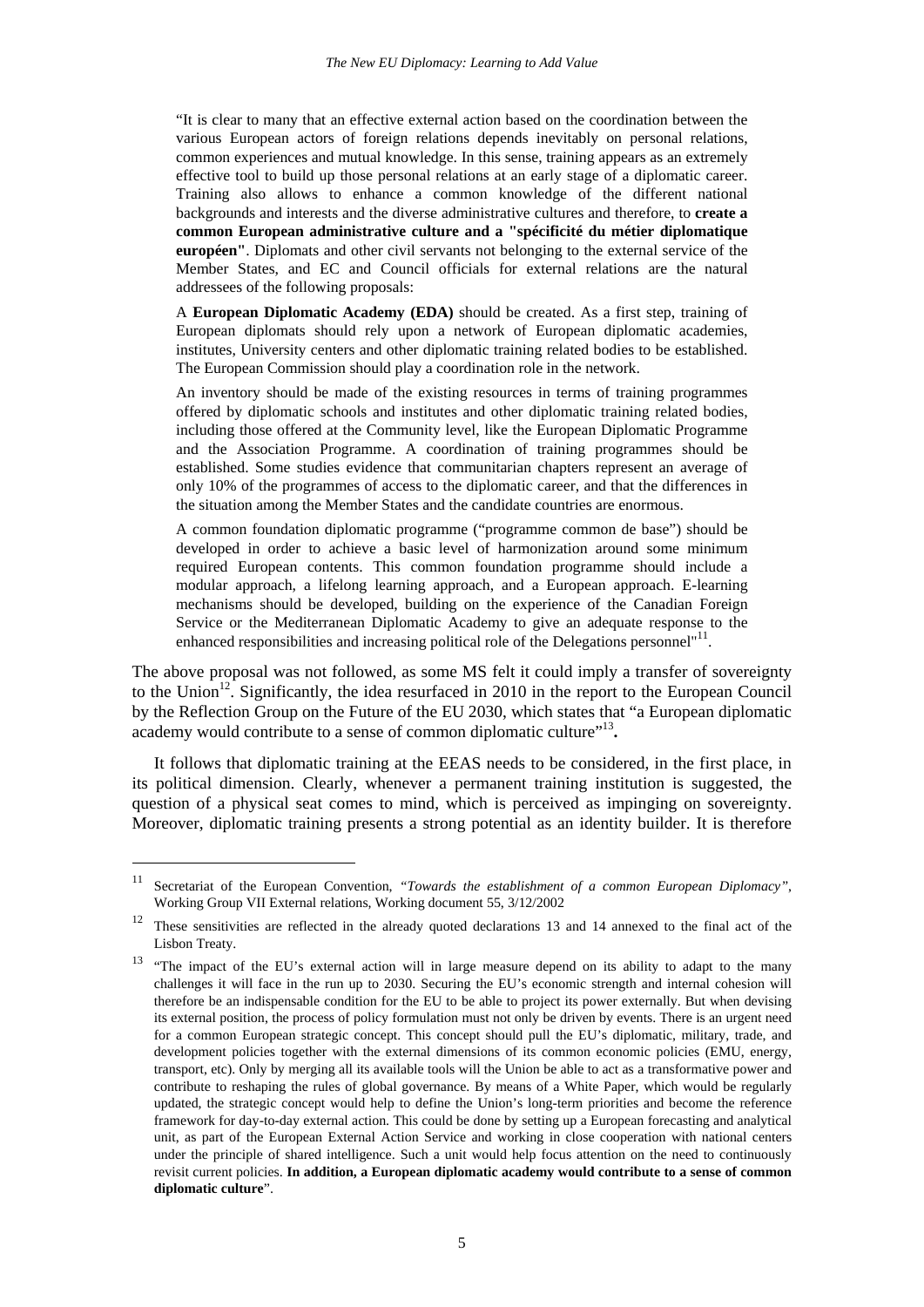natural that the Decision on EEAS takes up the issue in its article 6.12, which establishes the need to provide common training to its staff, building in particular on existing practices and structures at national and Union level. It also sets a deadline to take measures to this effect by mid-2011.

We should not end this chapter without a short reference to the economic background. The EEAS is born at a time of financial and economic crises with serious budgetary implications. Thus the Decision explicitly refers in its introduction to the need for cost-efficiency, budgetneutrality, avoiding unnecessary duplications of tasks, functions and resources with other structures and the use of all opportunities for rationalization. The EEAS has been granted over 100 additional posts to start with, but it is unlikely to get more, unless a more ambitious approach is adopted within the Union's new multi-annual framework from  $2013^{14}$ .

## **3. The specific challenges**

## *3.1 The changing nature of diplomatic work*

The word diplomacy has been used to embrace concepts as diverse as foreign policy, negotiation, the external branch of a foreign service or personal qualities required, like the more guileful aspects of tact (Nicolson 1969 pp 3-4). The Oxford English Dictionary defines diplomacy as "the profession, activity or skill of managing international relations, typically by a country's representatives abroad". Modern diplomacy has very much evolved since its birth in the Italian peninsula in the fifteenth century. The label diplomacy was created by Edmund Burke in 1796. Before it was known as negotiation, as Cardinal Richelieu defined it. France created a Ministry of Foreign Affairs in the early XVIII century under Louis XIV. The UK opened its foreign office in 1782 and the US its Department of State in 1789 (Berridge 1995). Information gathering, negotiation and communication were traditionally considered the key diplomatic functions (Neuman 2008). Smoothing frictions and representation and protecting own country citizens abroad have later been added to the list. The negotiation function has been increasingly transferred to the capitals due to growing technicalities, not least of an economic and legal nature, resulting in a rising role for headquarter specialists, often placed outside diplomacy itself. As a result, diplomats, while mostly remaining generalists, have often needed some specialization, geographic or thematic.

Fast developing information and communication technologies have provided new tools but also brought new challenges to traditional hierarchical lines and information flows. Commonly accepted categorizations (like east-west, north-south, first-second-and-third-world, centerperiphery) have lost meaning while globalization has placed new themes at the top of the global governance agenda, like climate change, energy security, proliferation of weapons of mass destruction, organized crime and international terrorism, to mention a few. Economic and trade realities also play a growing role in diplomatic work, which the financial and economic crises have further brought to the fore. This evolving environment has raised the professional requirements for the new diplomat to a very demanding level.

Late Ambassador Ernst Sucharipa defined the "new age" diplomat as one possessing:

- a pluralistic education
- linguistic skills

- patience to listen and observe
- proficiency in intercultural communication

<sup>&</sup>lt;sup>14</sup> Emerson and others advocate for a significant increase of EEAS resources in the new financial framework as part of a broader rationalization of EU diplomacy.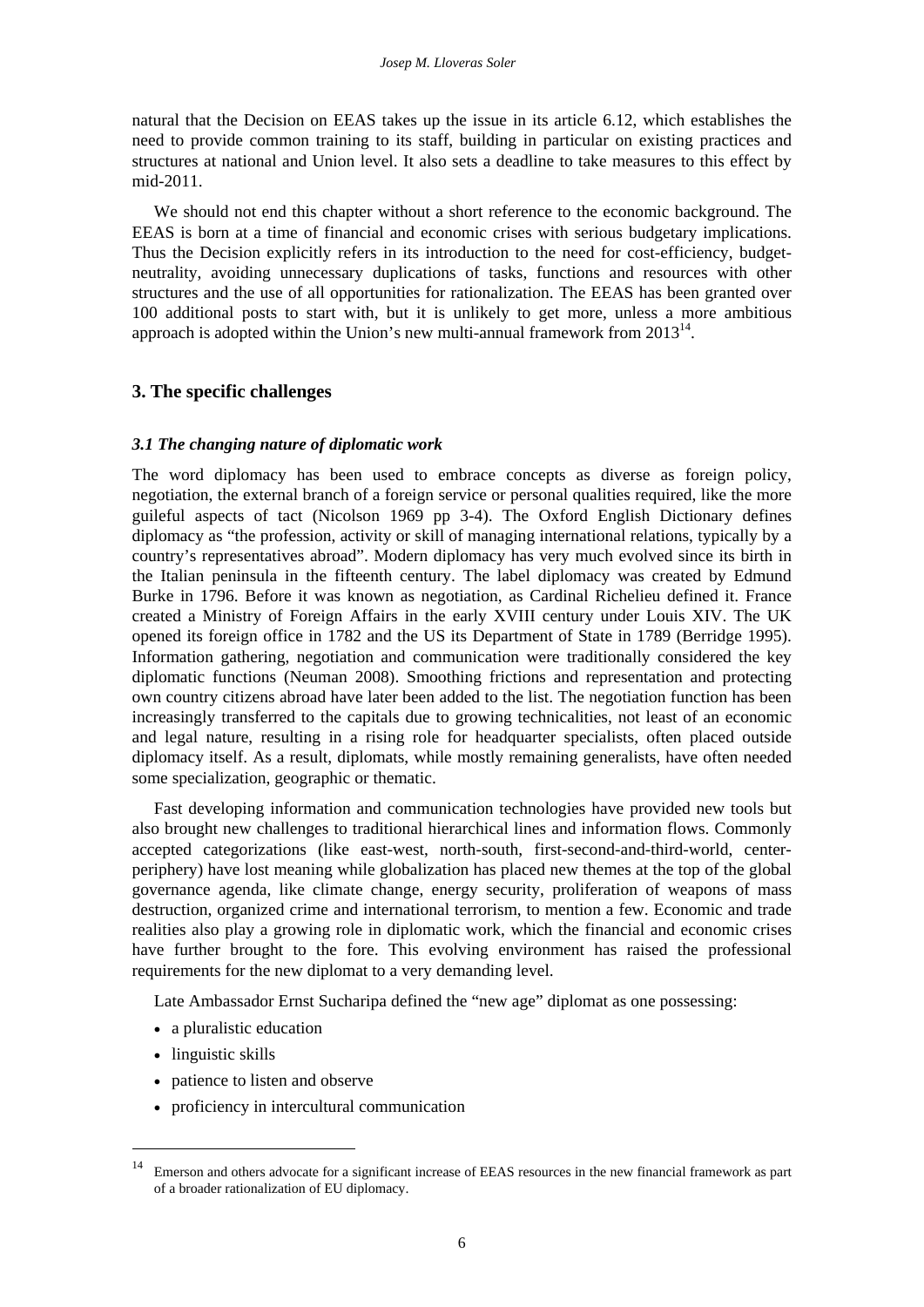- sensitivity to socio-cultural differences
- familiarity with latest communications technologies
- ability to perform at ease in public
- free of elitism
- service orientation
- a high level of tolerance
- neither a "softy" nor the "elbow type"
- readiness for life-long learning
- resistance to stress, coolness in crises
- management skills

1

- ability to work in teams, collaborator instead of competitor
- a keen interest in global issues $^{15}$ .

It is remarkable that amongst the new qualities required most are untraditional, non-cognitive skills<sup>16</sup>. It is difficult, therefore, to find people that possess them concurrently. Hence, the need for thorough recruitment but also to fill the gaps by means of non-traditional forms of training.

With the growing power of the non-governmental sector and the media, public diplomacy is now also considered a fundamental part of diplomatic work (Gregory 2008). The growing importance of public opinion in international relations was already noticed by Lord Palmerston in the XIX century, who acknowledged that "opinions are stronger than armies and may in the end prevail against the bayonets of infantry, the force of artillery and the charges of cavalry". The term public diplomacy began to be used in the 1970's in the US, which currently has an Under Secretary of State for Public Diplomacy and Public Affairs. Most EU countries, Canada, India, Japan and several other countries have public diplomacy departments, as well as NATO and the UN. Today public diplomacy tops the diplomatic agenda in many countries and international organizations under different headings: information and communication, strategic communication, political communication, cultural diplomacy, perception management or, sometimes, simply propaganda.

Copeland (2009) considers that the new diplomat needs to combine the tools of the public diplomat with the classic qualities of guerrilla warfare: agility, adaptability, improvisation, selfsufficiency and popular support. He therefore coins the term "guerrilla diplomacy

The massive leak of US diplomatic cables by Wikileaks in November 2010, which is still spreading ripples around, presents new challenges to diplomacy that will take time to evaluate and digest. It underlines the tension between diplomatic discretion and secrecy on the on hand and public accountability on the other. It touches on the limits of what Nicolson defined as "democratic diplomacy". This author distinguishes foreign policy and diplomacy: the first subject to democratic control but not the second. He recalls that Woodrow Wilson, prophet of open diplomacy – "open covenants of peace, openly arrived at" – had to contradict his intentions in Versailles, where the treaty was openly publicized and even known in advance, but hardly openly arrived at. The dilemma remains unresolved and will need to be revisited.

Diplomats from MS, who have been facing this changing diplomatic environment for years, should in principle be better equipped in diplomatic skills (though not necessarily in political

<sup>&</sup>lt;sup>15</sup> in Sucharipa E, ''21<sup>st</sup> Century Diplomacy'', (1997) available at http://textus.diplomacy.edu/campus/lms/pool For Nicolson the seven virtues of an ideal diplomat are: truthfulness, precision, calm, good temper, patience, modesty and loyalty.

<sup>&</sup>lt;sup>16</sup> "Class, pedigree, and social status, once amongst the defining elements of the trade, have been eclipsed by personal and professional skills not easily acquired at Ivy League schools" (Copeland 2000) page 4.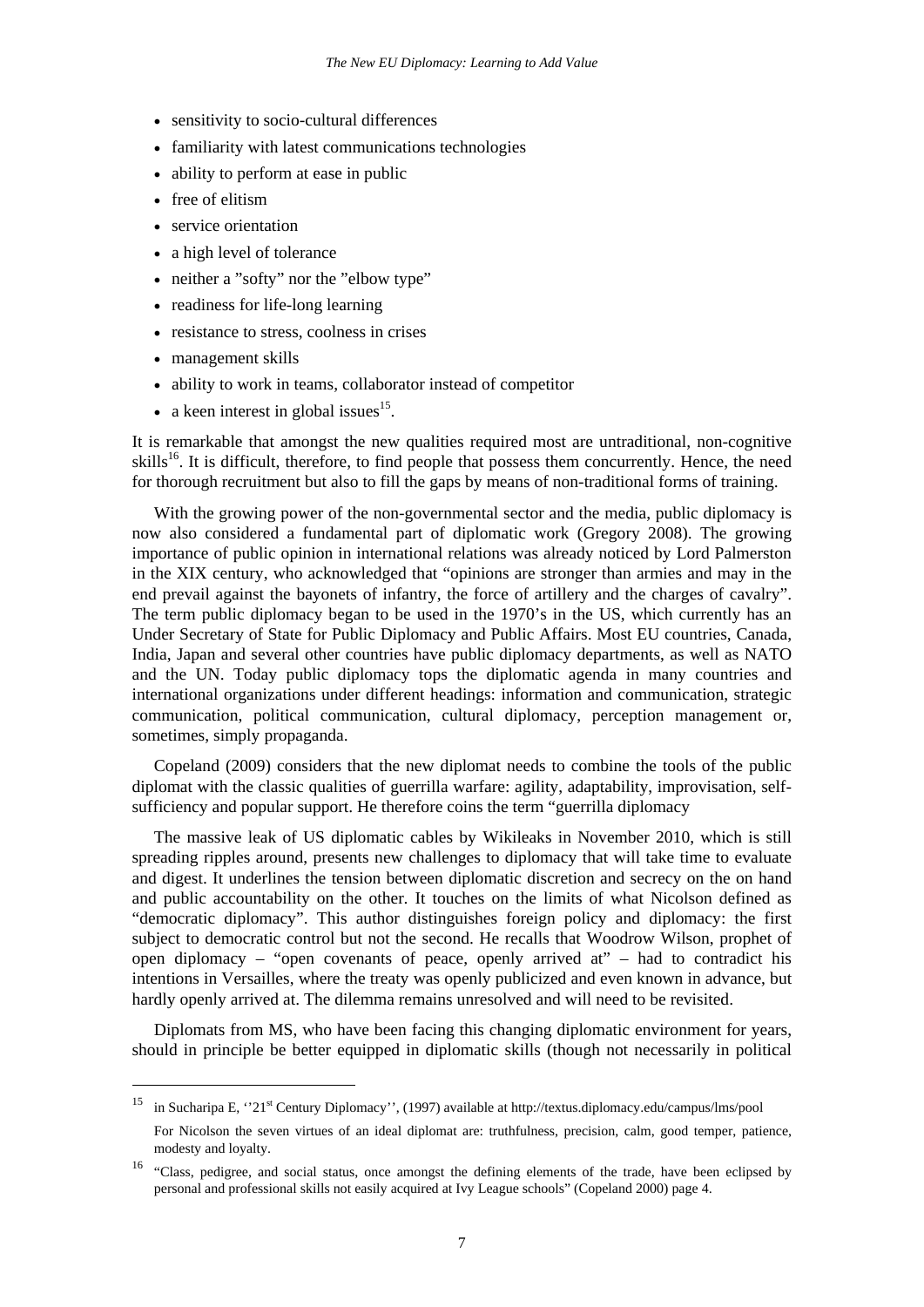ones as often assumed) than civil servants coming from the Commission or other EU institutions. Conversely, the latter may have a relative advantage in other areas. For instance, they will be naturally better informed about the EU in theory and in practice, may have more experience in managing personnel of different nationalities and in dialogue with civil society. Smoothing these differences and building common ground will be part of the training challenge. 3.2 The emerging EU diplomacy

EU diplomacy could be very broadly understood as the sum of diplomatic services of different EU MS, but this would hardly provide an operational definition for our purposes<sup>17</sup>. A functionally more accurate concept should be limited to MS diplomats working on CFSP/CSDP matters plus civil servants at the EEAS. Under this perspective EU diplomacy could be defined as the profession, activities and skills needed to manage EU-specific international relations and external actions, as distinct from those pertaining to individual MS, relying on the latter or the EEAS as appropriate. For our practical purposes, however, and as already mentioned, we need an even narrower definition: this will include the EEAS and its network of delegations only.

In spite of the evolving nature of diplomacy its "raison d'être" in the post-Westphalian order has remained the promotion of national interests. It seems therefore natural to find the most sovereignty-minded civil servants amongst diplomats and the military<sup>18</sup>. This begs the question whether the emergence of the European Union has already brought a new type of EU diplomacy or simply an additional layer to the national one. Although this debate has not produced a definite answer, the creation of the EEAS has already introduced a new dynamic which should result in the emergence of a new EU diplomacy<sup>19</sup>. The dilemma can further be put in the following terms: does diplomacy standardize the EEAS or does the EEAS contribute to the standardization of diplomacy?.<sup>20</sup> The answer may be finally found somewhere in between.

The conception of a common European interest in diplomacy can already be traced back to the late XVIII century in the face of the Napoleonic danger; it evolved in the XIX century into a European system that shattered completely in 1914 (Nicolson pp 36-37). The nature of national and European interests has been changing since the creation of the European Communities and is further evolving. "Apart from simple commercial competition within the EU and between member states, the weight of 'pure' national interests of individual member states in foreign affairs that are different to those of other member states, or which can be advanced without winning support at the EU level, has surely been declining as a function of the twin dynamics of European integration and globalization" (Emerson & others, p 18).

The emergence of an EU diplomacy since Westphalia till today has been the subject of a study with interesting insight on the formation of CFSP by Davis Cross (2007). It concludes: 1) that diplomats in Western Europe are agents of international cooperation, 2) that they have emerged as an epistemic community, capable of exercising agency, thus collectively pushing the boundaries of their autonomy and 3) that this was particularly determinant in the context of the formation of CFSP, which would have been impossible to establish without their intervention,

<sup>&</sup>lt;sup>17</sup> Emerson and others refer to 3.164 embassies, consulates and other mission in the 27 MS, with 93.912 staff and an annual cost of € 7.529 million or over 15 times the EEAS budget. They propose their rationalization in view of the creation of the EEAS.

<sup>&</sup>lt;sup>18</sup> This does not contradict the fact that when working in EU missions they normally show a remarkable capacity to assume EU interests.

 $19$  'It may be that CFSP still represents procedures without policy, yet the fact of daily collaboration is doubtless creating a European reflex which clearly provides a context for national foreign ministries action and an incentive to seek administrative and policy making synergies and cost-effectiveness…..the EU's enlarged scope in diplomacy may be interpreted as the basis towards an EU Foreign Service, despite the absence of any clearly expressed intention to move ahead in this direction'' in Hocking B (1999), '' Foreign ministries: change and adaptation" Basingstoke, Macmillan p 262. With the EEAS in place we are one step ahead.

<sup>&</sup>lt;sup>20</sup> Presentation by Jozef Bátora "Essential tools for the new EU diplomat" at the conference "Learning and training challenges for a new EU diplomacy'' EUI, 6/12/2010 (unpublished).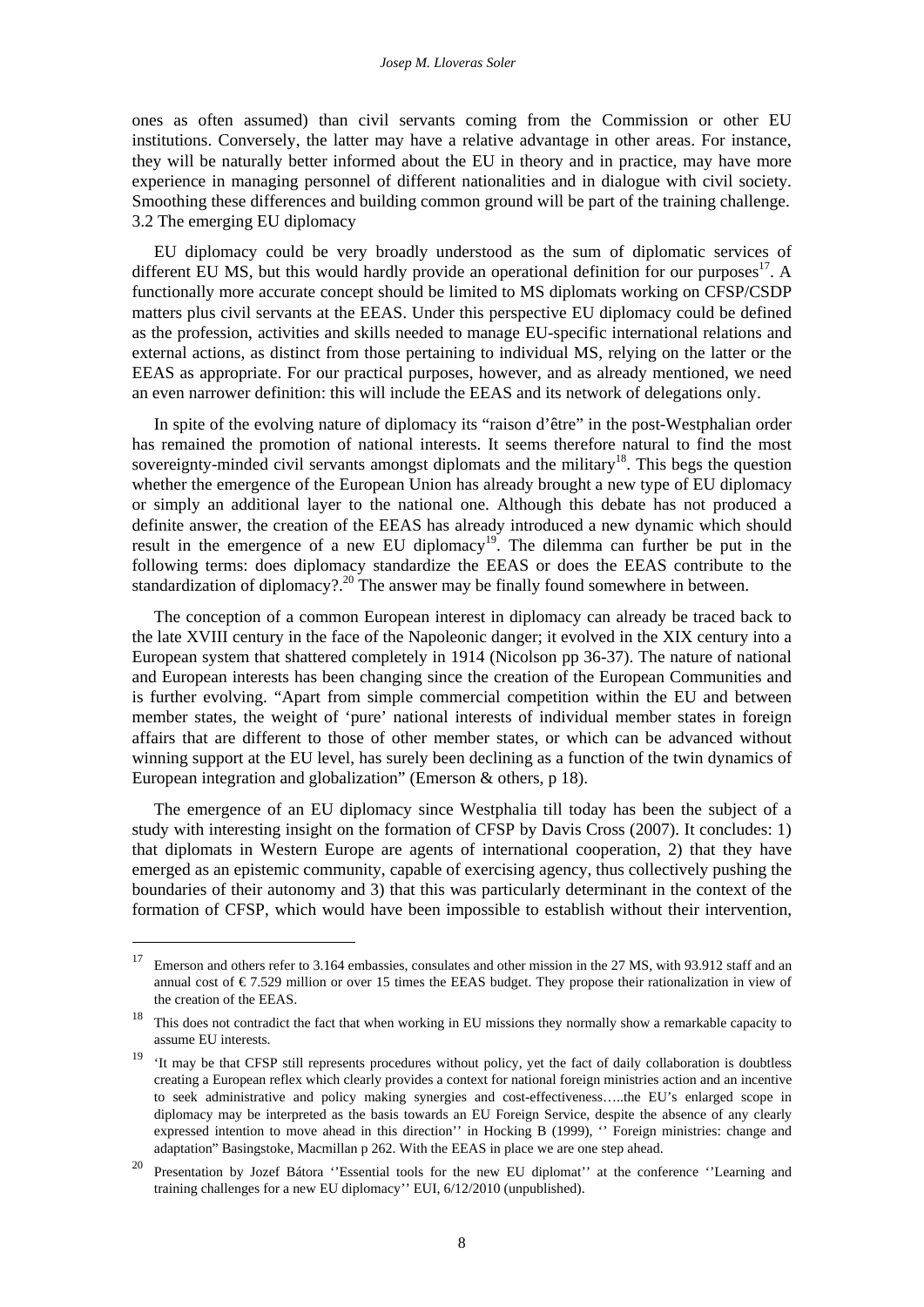as it was perceived by several EU statesman as heavily encroaching on state sovereignty. Common training is considered one of the key factors allowing the formation of such an epistemic community. These conclusions suggest that the EEAS could become a driver of EU foreign policy and that common training could play an important role therein.

Public diplomacy acquires particular importance in the context of the new EU diplomacy. This is very much related to the fact that the EU formulates its policy in public and that secrecy is inimical to its way of decision making<sup>21</sup>, thus raising the need for information and communication. It is also related to the 'soft power' approach of the EU, which requires persuasion<sup>22</sup>. Indeed, a notable dimension of EU diplomacy is its transformative nature as the EU is a normative power focusing on the promotion of its values and normative framework. This represents a departure from traditional diplomatic practice, based on the principle of nonintervention, enshrined in art. 41 of the Vienna Convention. Although intervention is hardly new, as it was already part of the diplomatic activity of the great powers during the cold war, it is most visible and explicit in the EU (most obviously in its enlargement and neighborhood policies). This transformative character calls for specific skills $^{23}$ .

The new EU diplomacy is also characterized by a heavy management component. Any diplomat with responsibility for a team is also a manager. In particular, Heads of Delegation and other EEAS civil servants, exercising direct responsibility over teams at headquarters or in the field, should be viewed as managers irrespective of the formal classification of their posts. In EU Delegations there is typically only one officially recognized management post, in the larger delegations two (including a Deputy) and, very exceptionally, three (including the Head of Administration) $24$ . In practice, however, about one in ten posts involves management responsibilities, or five times the official number. At headquarters there is a closer correlation between actual and formal management posts as units are much smaller than delegations.

This places particular management responsibilities in the new EU diplomat, most obviously in Delegations, where daily life differs greatly from the often idealized view held by outsiders, and pressures are growing, not least in crisis situations. This presents particular challenges for persons who may join the EEAS as Heads of Delegation, without prior comparable management experience. But the management challenge will also be important at headquarters, particularly amongst senior management. The stated objective of a budget-neutral EEAS further raises demands on management. EU diplomatic training must therefore include management training as a core element, not an option, to turn the EU diplomat into a global manager<sup>25</sup>. This needs to begin with self-management, largely ignored so far.

Personnel seconded from national diplomatic services will in due course make up at least one-third of the EEAS, while being on temporary assignment. Turning national diplomats into European diplomats is neither automatic nor simple, because of the distinctive features mentioned. Moreover, the notion of European diplomacy touches on questions of identity,

-

<sup>&</sup>lt;sup>21</sup> Presentation by Marise Cremona "What does an EU diplomat need to know about the EU" at the conference "Learning and training challenges for a new EU diplomacy" EUI, 6/12/2010 (unpublished).

<sup>&</sup>lt;sup>22</sup> This does not mean that the EU has been particularly successful in information and communication in the past.

<sup>&</sup>lt;sup>23</sup> Batora argues that this calls for transformative skills like change management, society craft, governance and democratic responsiveness.

<sup>&</sup>lt;sup>24</sup> Heads of Administration posts are in practically all cases covered by Assistants (AST Officials). Given the size and complexity of delegations such posts should be filled by Administrators (AD officials), so as to be able of assuming heavier human resources management responsibilities, thus liberating the Head of Delegation for political work.

<sup>&</sup>lt;sup>25</sup> For Poul-Skytte Christoffersen the two training priorities for the EEAS should be: 1) management, 2) public diplomacy. Mentioned at the conference ''Learning and training challenges for a new EU diplomacy'' EUI, 6/12/2010.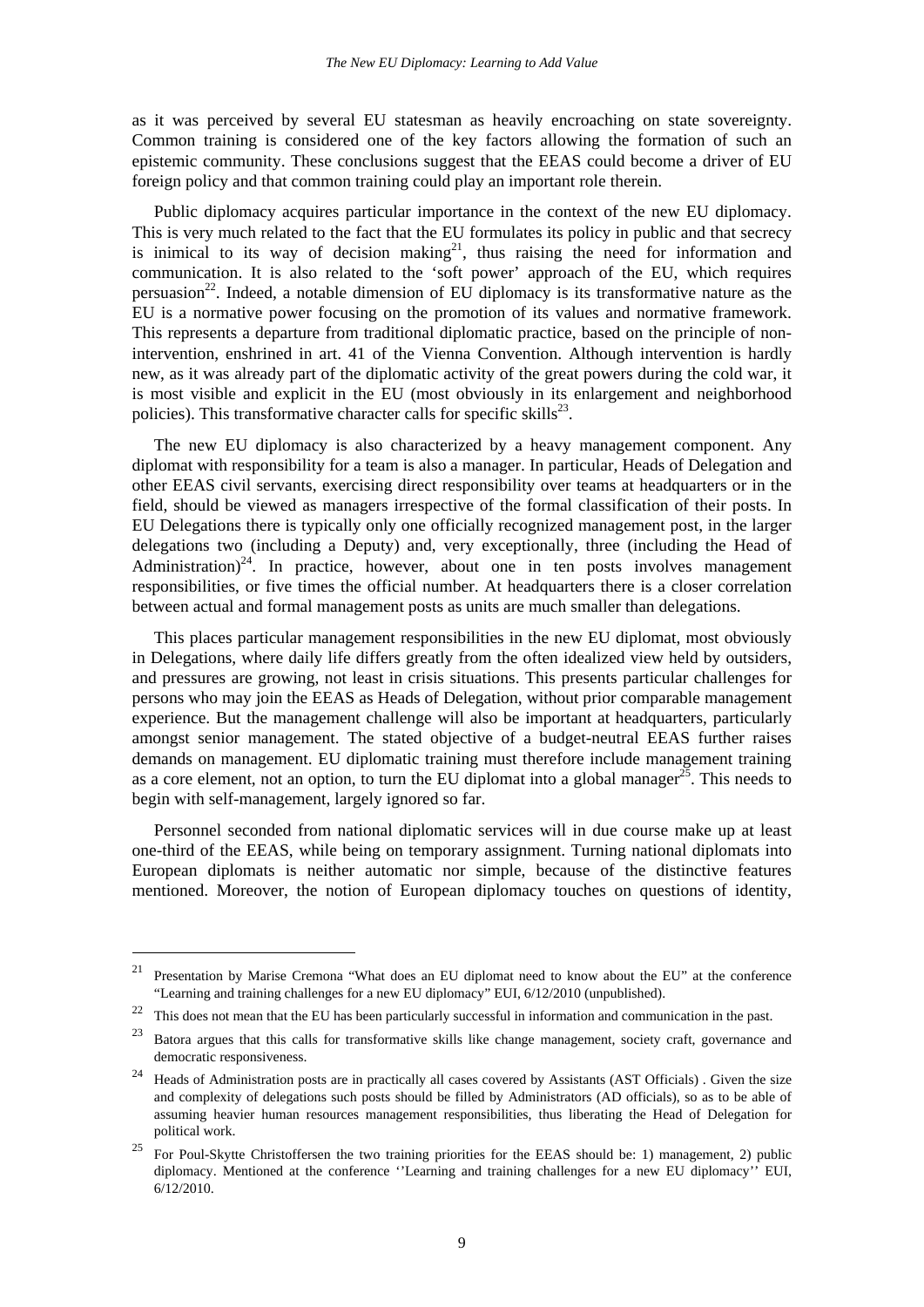loyalty and allegiance<sup>26</sup>. It will require socialization, including through training. A new reading of contemporary European history from an EU integration perspective would be of great value to facilitate a common EU identity and understanding $2^7$ .

## **4. Roles and structure of the EEAS**

The Treaty is vague at defining the EEAS tasks, leaving it to the Decision. But the latter is not more explicit and in its article 2 reverts to art. 18 and 27 of the TEU. In the Decision the structure of the service is defined in art. 4, in respect of top positions in the central administration, and in art. 5 concerning delegations. Also an annex lists the services and functions to be transferred to the service. On these bases it is possible to identify the key roles of the EEAS. However, its functioning is still surrounded by considerable uncertainty and will only be clarified over time. In the meantime experimentation through trial and error will play an important part.

The EEAS can find significant advantage if it capitalizes on its autonomy, newness and relatively small size compared to EU institutions in order to exploit flexibility. This means that the new service can utilize the institutional experience acquired across the EU, while avoiding mistakes and can mobilize existing resources without duplicating them. At the same time it is not bound by existing procedures and practices, beyond the accountability obligations defined in the Decision. It can therefore minimize bureaucracy and innovate, not least in the field of training. The Decision opens the door to early adaptation by establishing that the HRVP will provide by mid-2013 a review of the organization and functioning of the service that may lead to a revision (art 13.3).

The roles of EEAS can be defined as follows:

## *4.1 Understanding the world*

1

The first role of the EEAS must be seen in its connection with the wider world<sup>28</sup>. This extroversion is in line with its ultimate transformative objective. A vision of the EEAS as a mere coordination mechanism would lead to a technocratic, EU-centered service that would greatly limit its potential. The HRVP needs the EEAS in the first place to support her in policy formulation and implementation, since she is expected to contribute by her proposals to the development of CFSP and CSDP (TEU art 18). This necessitates understanding of the outside world in terms of geopolitical areas, key global issues and security threats as identified in the European Security Strategy<sup>29</sup>. It requires intellectual curiosity, open-mindedness and an understanding of the historic, social, economic and cultural background. This should allow for high quality political and economic intelligence that can provide input for a permanently updated vision of EU interests and strategic partners.

<sup>&</sup>lt;sup>26</sup> "You might expect foreign ministries, whose very raison d'être is to promote national interest, to resist the notion of common European interest or wider international ones" Foreword by Chris Patten (2002) to Hocking B, Spence D (eds), *Foreign Ministries in the European Union: integrating diplomats*, Basingstoke (England); New York, Palgrave, Macmillan. A number of diplomats coming from MS have argued, however, that the loyalty issue should not be exaggerated and that a good professional diplomat has the ability to adjust in this respect.

 $27$  Institutions like the European University Institute could greatly contribute in this area.

<sup>&</sup>lt;sup>28</sup> P. Vennesson emphasized this point at the EUI conference "Learning and training challenges for a new EU diplomacy".

<sup>&</sup>lt;sup>29</sup> The European Security Strategy of December 2003, drafted under J. Solana, identified five main threats to EU security: terrorism, proliferation of weapons of mass distraction, regional conflicts, failed states and organized crime, which are related to poverty, disease, competition for resources and migration. An updated report 5 years later added climate change, energy security, cyber-crime and piracy.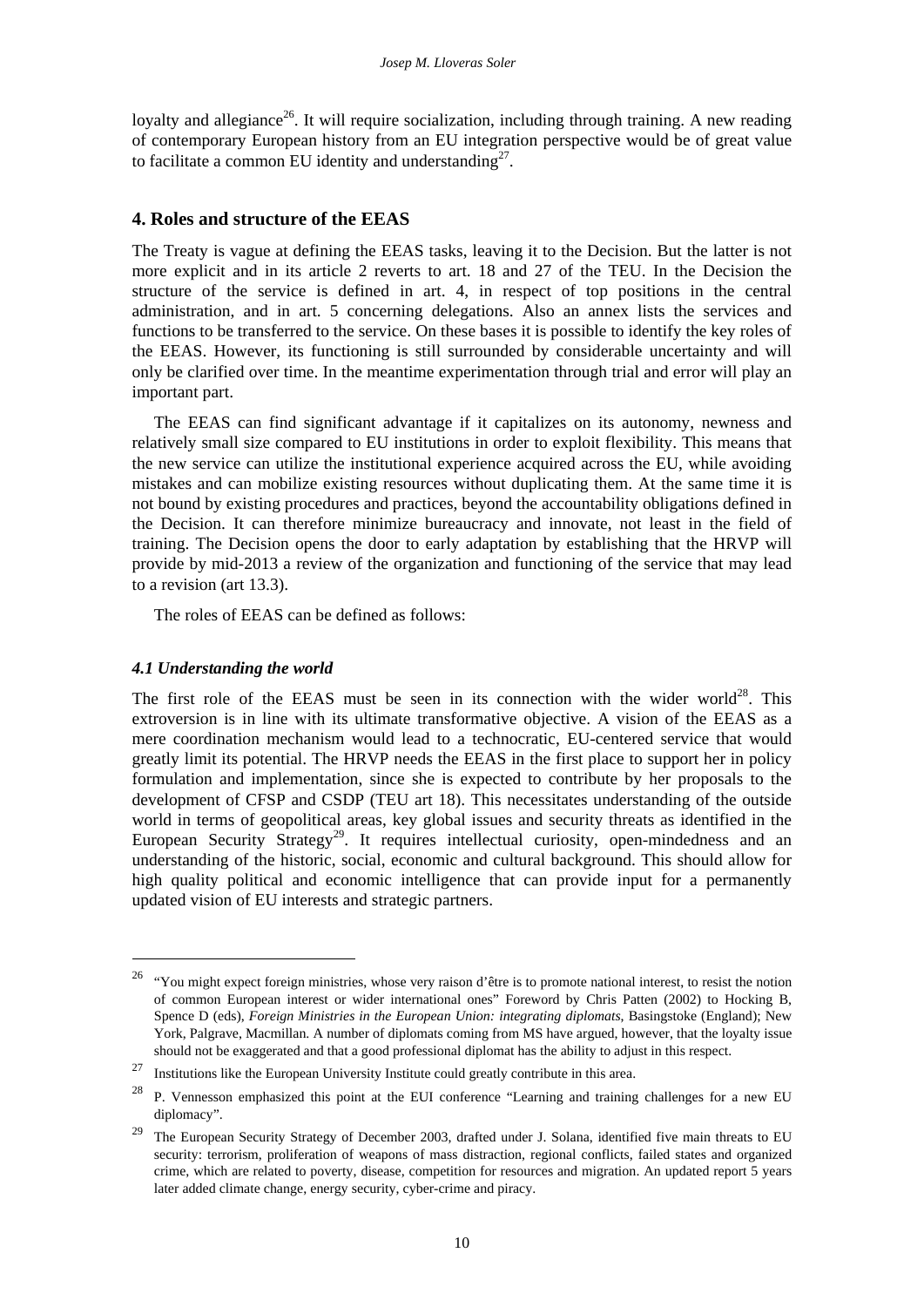In the face of this task the EEAS has come up with a rather classic organization, which resembles a typical Ministry of Foreign Affairs with the addition of crisis-management structures. The provisional organigramme (see below) is made up of a combination of geographic and thematic departments, an administration, other support services, plus crisis management structures. It leaves many questions open. The Delegations do not appear in the organizational chart. Some hierarchical lines are not specified, notably which parts of the organizations report to individual members of the Corporate Board. It is not clear how the various elements will interact in practice amongst themselves or coordinate with other key players outside the organization. This confirms that the EEAS is, from an organizational point of view, a 'work in progress'.<sup>30</sup>

<sup>&</sup>lt;sup>30</sup> David O'Sullivan, Chief Operating Officer stated in a conference at the IIEA in Dublin on 14 January 2011: "Realistically, I would say we need three years to build the kind of service we need: a modern, agile and serviceoriented organization that is able to complement national diplomacies in a rapidly changing operating environment.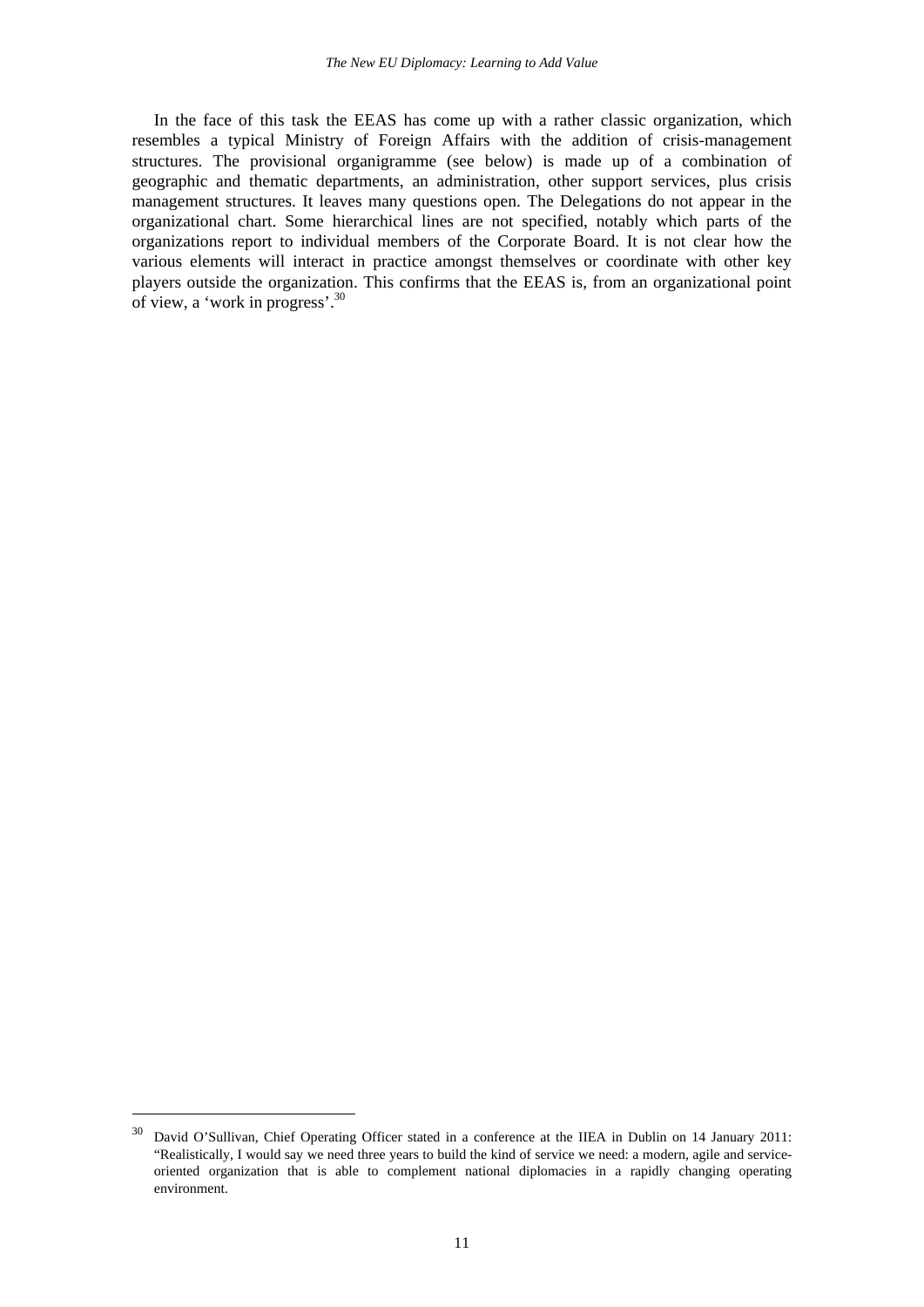*Josep M. Lloveras Soler* 

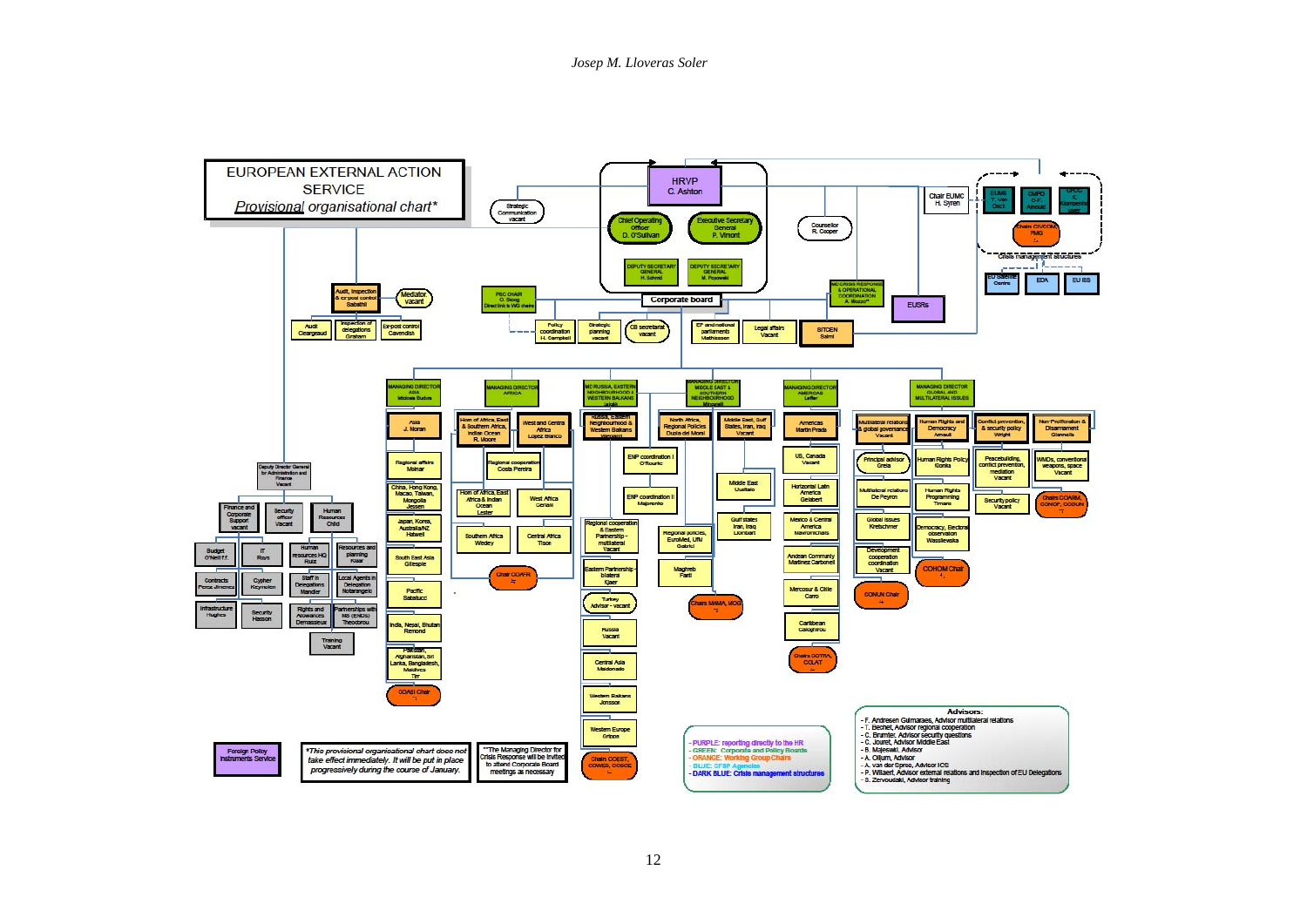#### *4.2 Integrating policies*

Integration is to be understood as bringing together CFSP/CSDP with the Union's external policies and external dimensions of internal policies, while respecting the different decision-making procedures and implementation mechanisms. It is part of the responsibility for coherence mentioned in the Treaty. It is also one of the main potential sources of synergies and added value of the new system. But it is equally a possible source of tension, since the fundamental duality remains. It constitutes perhaps the most obvious internal challenge for the HRVP. Those that have worked under the old system remember tensions between the two sides of Rue de la Loi on various files, posing obstacles to coordinated and effective action. Integration needs to start by linking the constitutive elements of the EEAS closely amongst themselves and also with the Commission.

The potential for synergies through integration is important between CFSP/CSDP and the other external EU policies like trade, development, humanitarian aid, enlargement or neighborhood and also across the latter. The same can be said of the external dimensions of important EU policies like energy, environment, freedom-security-and-justice or monetary union. It is obvious that this needs to be accomplished without sacrificing the ultimate objectives of such policies as established in the Treaty. For instance, development policy needs to pursue inter alia the fight against poverty as opposed to being a simple appendix of foreign policy; and trade concessions should not be granted simply for political reasons. However, the mutually reinforcing elements cannot be ignored.

An example taken from the work of Delegations will illustrate the potential but also the practical difficulties of integration. Delegations have been in charge of assistance (development or other instruments) already for a number of years. Assistance should enhance political leverage and provide input to refine political analysis. Conversely, through political weight, implementation problems related to assistance can most often be unblocked. The experience from Delegations indicates that such integration benefits do not accrue automatically, but rather require serious efforts. If it is already difficult to bring synergies in Delegations under a common roof it is easy to understand how much more complex it becomes across separate organizations like EEAS and Commission.

From the EEAS side, this will require a thorough understanding of what the Commission does in the field of external Union policies and viceversa. It will also require a basic understanding of the "community acquis" i.e. its objectives and main features. The "acquis" has grown and diversified over the years to such an extent that, in spite of efforts at its simplification and rationalization, it increasingly requires multiple, specialized knowledge. The new EU diplomat, most often a generalist, will need at least to acquire an understanding of the interplay between different Union policies and globalization challenges. This should include a good knowledge of CFSP/CSDP (including conflict prevention, peace building and crises management). Familiarity with the legal basis and functioning of EU institutions, including decision making procedures is also essential. Equally important is the area of Freedom, Security and Justice (FSJ), the building blocks of external policies (Trade, Development, Humanitarian Aid, Enlargement, Neighborhood) and the growing external dimensions of internal policies (Energy, Transport, Environment, European Monetary Union, etc). The list is non-exhaustive but indicates the extent of the training agenda. Civil servants coming from EU institutions and MS diplomats previously associated with EU affairs should have an advantage, but will still present gaps to be filled.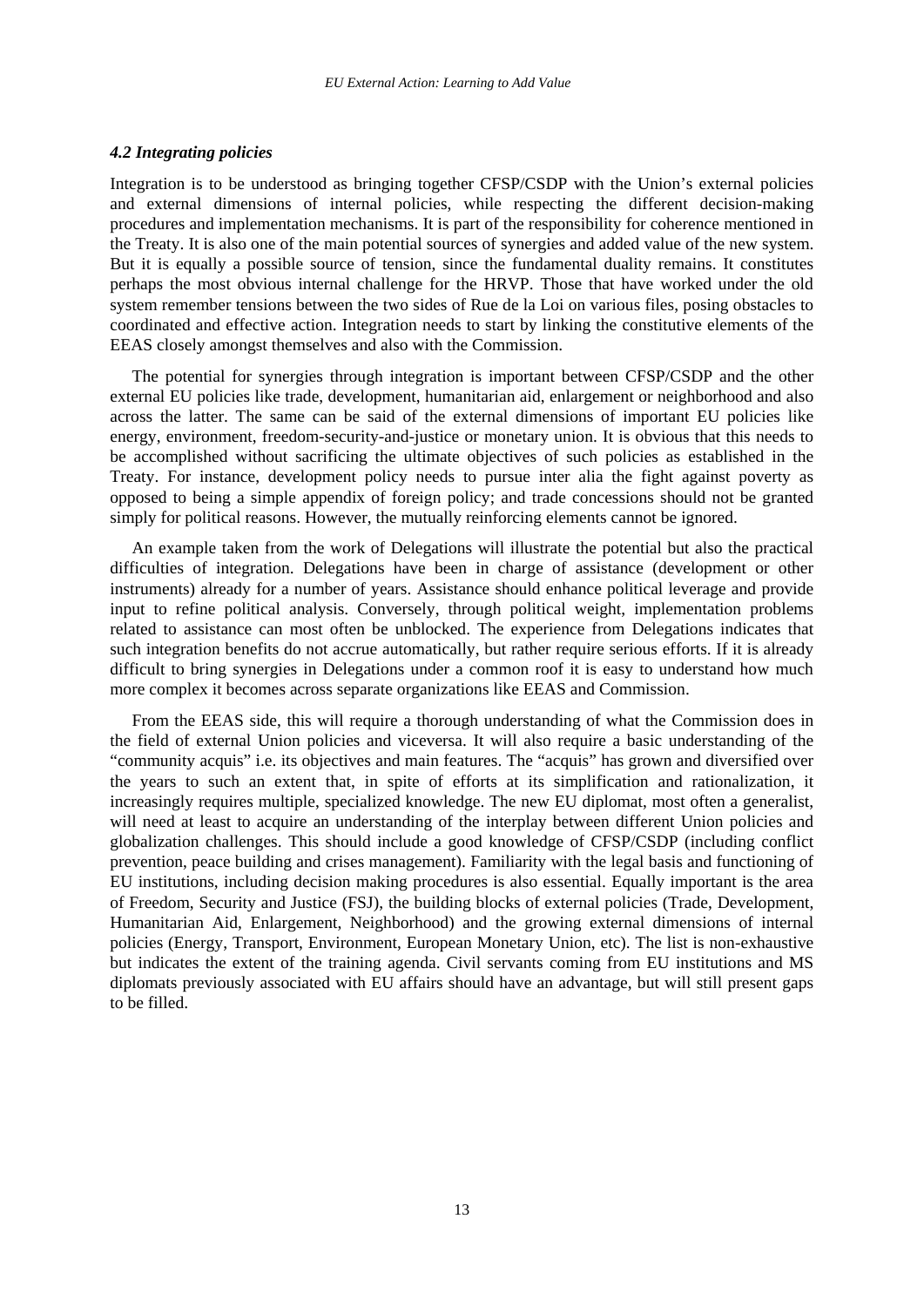## *4.3 Coordinating with key players*

The EEAS needs to liaise with a number of key players to fulfill the coordination role assigned to it:

- Commission
- Council Secretariat
- Council Presidency
- Member States.
- European Parliament
- International organizations like UN, OSCE, Council of Europe, NATO, etc
- Non-state actors

As mentioned above, coordination with the Commission will need to be closest and most comprehensive, embracing different policies and services. Coordination with the Council Presidency will need to take into account that, despite the new role of the High Representative (HR) in external relations, the rotating presidency still chairs the Foreign Affairs Council in trade matters and other Council configurations dealing with external issues other than CFSP. Cooperation with individual MS will also be essential for the emergence of an EU foreign policy<sup>31</sup>. Also for the advancement of EU external policies, like trade, and for coherence and coordination in shared policies, like development. In Brussels the EEAS is asked to chair many Council working groups as shown in the organigramme. In delegations it is the Head of Delegation who now chairs meetings of Heads of Mission, previously chaired by the Presidency. Coordination with the EP will be particularly sensitive in the wake of Lisbon and the difficult negotiations that lead to the EEAS. This multiple cooperation will require a clear understanding of the respective institutional responsibilities, sensitivity and capacity to listen and constructively work with others.

## *4.4 Representing the Union*

-

The Treaty leaves a certain ambiguity concerning the external representation of the Union in CFSP matters. It is the responsibility, on the one hand, of the President of the European Council, at his level, but without prejudice of the powers of the HR in this area (TEU art. 15). On the other, it gives representation responsibilities to the HR, including political dialogue and presenting Union positions in international organizations and conferences. But the President of the Commission is also left with an important representation role in respect of the external policies falling under the latter's responsibility. This may be exercised by the President himself, the HRVP in her capacity of Commission VP, or the responsible Commissioner, depending on the case. In spite of this complex set up it is clear that many of the external representation functions will fall under the HRVP and, by extension, the EEAS. In Delegations all representations functions converge in the Head of Delegation.

Representation in international organizations presents particular challenges, given the complex situation inherited and the new configuration resulting form the Lisbon Treaty<sup>32</sup>. In some cases representation was exercised by the Commission, in others by the Presidency in others jointly or by neither. This situation is being revised in order to maximize the visibility of the Union but it will take some time to clarify. The failure to obtain enhanced observer status for the HRVP at the September 2010 UN General Assembly illustrates some of the difficulties. This representation role will require heavy emphasis on traditional diplomatic skills.

<sup>31 &</sup>quot;When the EU does not reach agreement on a foreign policy matter it is not left, unlike in the field of Trade, without a policy, but rather with 27 different ones". Christoffersen at the EUI conference.

 $32$  For a through analysis of the issue and possible solutions see Emerson and others.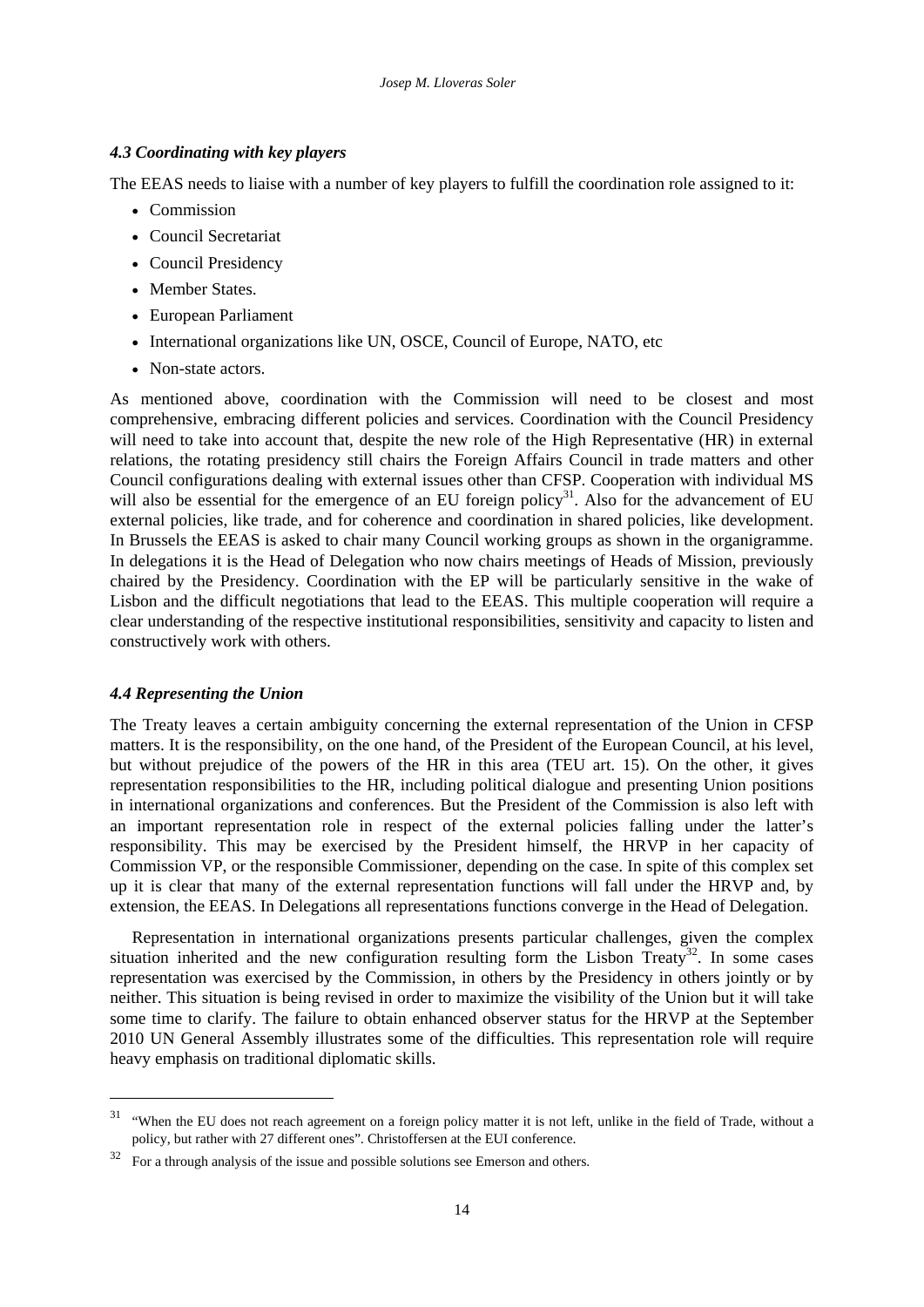#### *4.5 Managing the external network*

The network of Delegations is one of the main assets of the EEAS and a key instrument in the conduct of any of its tasks. It constitutes the EU "diplomatic service" in the narrowest sense, as opposed to the "external service" managing it from Brussels. But the two are jointly conceived, with a single command structure and respond to a common objective, even though delegations are asked to perform a number of (complementary) tasks on behalf of the Commission. Managing such an extensive network is a major task, unique amongst EU institutions. It involves, at headquarters, strategic guidance, monitoring and supervision and hands-on management on the ground. The EEAS comprises one of the largest diplomatic networks, covering most of the world, with 136 EU delegations accredited to third countries or international organizations and almost 6000 agents of different categories, although only about 2.000 belong to the service and the rest to the Commission<sup>33</sup>. Only France, Germany, Italy and the UK, amongst MS, have more extensive networks, while the vast majority of them have embassies in less than half of the globe.

The complexity of managing this system can be better understood by looking at the size and nature of delegations as compared to typical embassies. Former EC Delegations, now transformed into EU Delegations, have typically between 40 and 100 agents (there are sometimes smaller affiliated antennas in the same country or nearby). Their average size is around 44 as opposed to 30 for MS embassies excluding cooperation, or  $50\%$  larger<sup>34</sup>. They are composed of three categories of personnel: officials, contractual agents and local agents in varying proportions and of various grades. Staff report hierarchically to the Head of Delegation –in turn placed under the authority of the HRVP but, for the most part, report functionally and pertain administratively to the Commission, to the extent that they perform functions under its remit (i.e. external assistance, trade, humanitarian assistance). This large size, compared to a MS mission, is explained by the minimum critical mass needed to manage sizeable assistance programmes in most countries<sup>35</sup>. Delegations have become in most countries heavy external cooperation machineries. This activity absorbs, on average, more than half of human resources in delegations. It should be noticed that the Head of Delegation assumes personal financial responsibility for such programmes, which may amount to portfolios of hundreds of millions of euro involving a multitude of individual operations. This situation is rare amongst MS, where assistance, sometimes managed through specialized agencies, is generally placed politically, though not operationally and financially, under the Ambassador's responsibility<sup>36</sup>.

The Head of Delegation is also the voice of the Union on the spot, the coordinator of MS Heads of Mission on Union matters, the contact point for the EP and all Commission services, the eyes and ears of the HRVP and the manager of a self-contained and physically detached organization with a large degree of autonomy in practice. The Head of Delegation is therefore a pivotal figure in the EEAS. This raises the need for thorough recruitment but also solid pre-posting training, with a strong management component, for the Head of Delegation and his closer team.

<sup>33</sup> Total Commission staff in Delegations (officials and other agents) amounts to 3.800 with the following breakdown: DG DEVCO 3.000, Enlargement 500, Trade 200 and others about 100.

<sup>34</sup> Calculation based on Emerson page 141.

<sup>&</sup>lt;sup>35</sup> Unlike typical embassies EU delegations do not have military, consular and cultural sections. They often have political and trade sections and information and communication sections. They also need to get increasingly equipped to support the FSJ policy and, eventually, assist MS in consular matters. EU delegations may provide consular protection to EU citizens, at the request of MS and on a resource-neutral basis (Decision art. 10).

<sup>&</sup>lt;sup>36</sup> The European Commission took the strategic decision in the mid 1990's to manage foreign assistance internally and not through an external dedicated agency. In the early 2000s it was further decided to progressively transfer management and financial responsibility from headquarters to delegations (deconcentration). This decision, supported by extensive training, successfully strengthened the capacity of Delegations to manage assistance. It lessened however in practice their capacity for diplomatic and political work, in spite of efforts to the contrary, due to conflicting agendas and limited resources. The EEAS needs to correct this unbalance.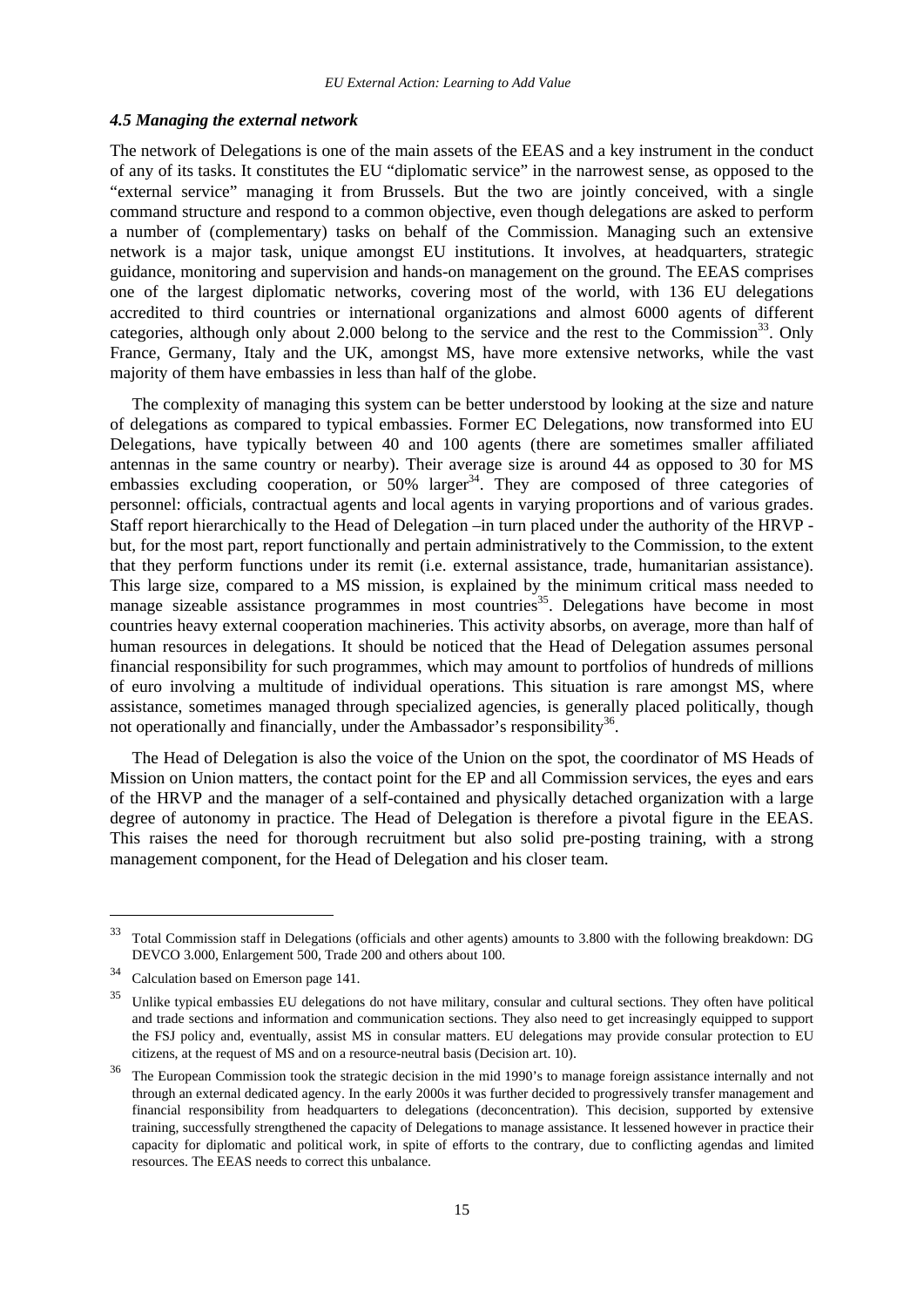#### **5. Different approaches to diplomatic training**

#### *5.1 Experience of Member States*

There is a clear distinction between training in preparation for the diplomatic profession and subsequent training for established diplomats and, surprisingly, a lack of research on either. An inventory of access requirements or preparatory training available does not exist in the  $EU^{37}$ . The level of preparation for what is generally considered a very demanding and prestigious profession is generally high across the Union, but can be reached in different ways. Most countries regulate access through exams (concours), followed by training within the Ministries of Foreign Affairs (MFA's), often including a practical period abroad. Some MS possess diplomatic academies, while most rely on public administration training institutions or others.

Training for already established diplomats has not been systematically researched either, but the External Relations Directorate of the European Commission (DG Relex) has conducted an informal survey of EU diplomatic training since  $2008$  at the request of  $MS<sup>38</sup>$ . This study confirms that, although practically all MS deliver training to diplomats, the scope and form differ widely. Training is divided into inception training (for new recruits and pre-posting), and career-long training, with different levels of development. The main focus is clearly on the former. Continuous training is mostly followed on a voluntary basis. Training is often subcontracted to specialized institutions. There appears to be a clear differentiation between training at headquarters and in the field, the latter being mostly short-term and instrumental. Technology-enhanced learning, like on-line learning, has been introduced but remains at an early stage.

Training in EU affairs is mostly optional and little developed. More EU content in diplomatic training within MS should be encouraged as it would facilitate understanding of the EU and better cooperation with its institutions including the EEAS. This may facilitate access and integration into the service to MS diplomats, which could in turn use the experience acquired for training at national level later on.

Most MS cooperate with others in diplomatic training, mostly in an ad hoc manner: sometimes through other bodies, like diplomatic academies, the UN, the EU (Train4Dev) and the OSCE. Some MFAs deliver training jointly with peer MS, through common or exchange programmes. Further cooperation between MS would facilitate transfer of knowledge, sharing best practices and economies of scale. It would also facilitate some EU convergence in national approaches.

#### *5.2 Experience of EU institutions*

-

EU institutions have undertaken significant efforts over the past years to strengthen training and instill a life-long learning culture. This is most noticeable in the European Commission but also to some extent in the Council and Parliament. DG Relex was particularly active, providing about 100 executive courses and seminars and 30 policy debates per year using internal and external experts, the latter through a framework contract, in collaboration with European diplomatic academies and other institutions 39. The DG Relex training (train4diplo) has covered diplomacy, international and

 $37$  Only an old study could be found at European level which has not been updated: United Nations Institute for Training and Research (1987), *''Directory on European training institutions in the fields of bilateral and multilateral diplomacy, public administration and management, economic and social development''*, New York, United Nations.

<sup>38</sup> Styliani Zervoudaki, Advisor at DG Relex and coordinator of the study has kindly shared this information.

<sup>&</sup>lt;sup>39</sup> In the Commission, since the Kinnock reform, resources devoted to training have more than doubled, reaching 1% of the administrative budget or more than 8 training days, as against around 5 in the public sector in Europe, and represent  $\epsilon$ 670 per person per year.

The DG RELEX training policy starts with the Williamson Report of 27/3/1996 and is mainly based on the following: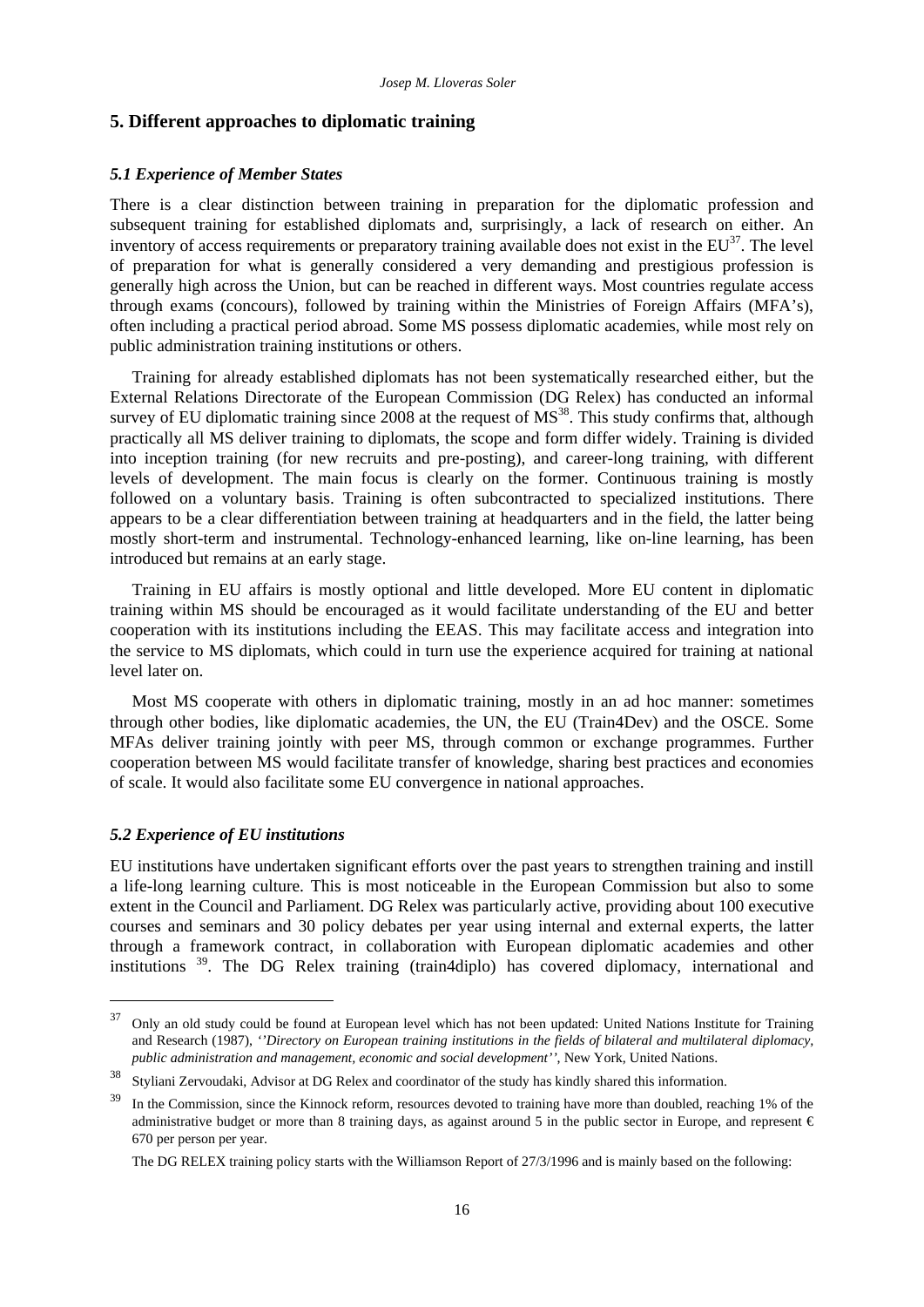geopolitical issues, thematic issues (i.e. human rights, crisis management, conflict prevention, energy security), diplomatic skills (negotiation, effective briefing, political reporting) and team building. In addition there has been continuous training for specific categories of staff (Head of Delegation, Head of Political Section, Regional Security Officers, Heads of Administration, etc) and some regional seminars.

There is also extensive training provided by other DGs, notably AIDCO and TRADE and other services, including the European Administrative School (EAS), the Council and the European Parliament. The EAS is the only inter-institutional training body, attached to the also inter-institutional European Personnel Office (EPSO), although it is administratively part of the Commission. It is charged with training in three areas: induction (for new recruits), certification (for officials seeking upgrading) and, most significant in the present context, management training at various levels. There is some cooperation among various EU players in the form of an Inter-institutional Learning Programme in External Relations (ILPER). It should be underlined that training often provides a unique opportunity for socialization and networking.

The supply of EU diplomatic training within the Commission is abundant, diversified and managed and provided from a variety of internal and external sources. It could increase relevance by a better strategic focus. It could also increase impact by better insuring that it effectively reaches its target population. It could also be rationalized and better coordinated to facilitate identification and delivery. Training is currently provided mostly on a voluntary basis, with the exception of inception and preposting training and skills-related training for specialist posts. This simplifies management but does not necessarily maximize efficiency and cost effectiveness. Above all, training could be better integrated within management processes.

There are three recognized dimensions to training: knowledge, competences/skills and values/culture. Commission training has been traditionally more centered on knowledge (mainly of its institutions, rules and policies) than competences (like management) and values (like ethics). However, the Commission lately and, particularly the EAS since its creation in 2005, have increasingly filled the gap. Training is mostly provided in formal settings. The use of coaching as a training tool is beginning to gain ground within the Commission.

There is also a geographic dimension to training. Past experience indicates that it has been more accessible to civil servants at headquarters (officials and contractual agents) than to agents posted abroad (which also include local agents with limited training opportunities). This is in part due to logistic reasons, which could be tackled with a more extensive use of regionalized and technology enhanced learning. It is important to bridge this gap and avoid a divide between headquarters and delegations.

## *5.3 Partnerships of EU and Member States*

There is a common training programme between the Commission, Council Secretariat and MS, the European Diplomatic Programme –EDP, and a mutual Diplomatic Training Programme -DTP, both coordinated by DG Relex in the past. There are also open courses organized at national level under the

*(Contd.)* 

Commission decision E(2002)729 on staff training of 7 May 2002, part of the Kinnock reforms of 2002, which establishes training as a shared responsibility of the individual and the Institution and aims to increase professionalism, promote coherence and "esprit de corps" and develop networks of excellence with external partners.

Communication of Commissioner Patten in agreement with Commissioner Kinnock C(2003)4334 on staff training for the external service, which promotes the building up of specific skills and knowledge through the provision of a common training framework for the RELEX family of DGs and EC Delegations and

Commission Communication to the European Council of June 2006 "Europe in the World", including proposals for greater coherence, effectiveness and visibility, providing for improved cooperation and a shared diplomatic culture, including personnel exchanges and the mutual opening of diplomatic training schemes.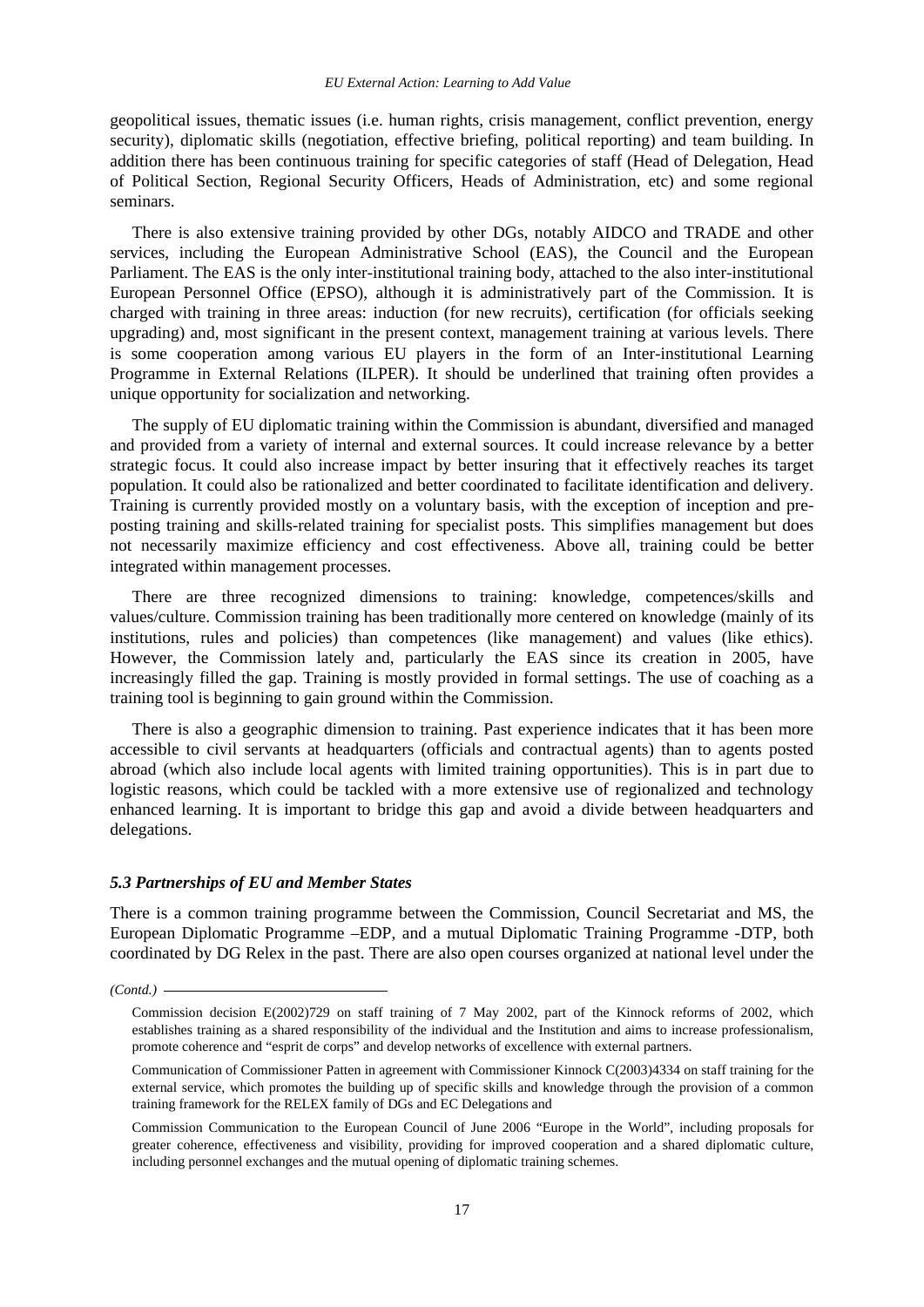European Security and Defense College (ESDC) coordinated at the Council Secretariat<sup>40</sup>. There is an informal forum of Training Directors at MFA's, created in the EDP framework, which is a platform for cooperation between MS and Commission in this area which could be further exploited. Training directors also meet in larger frameworks such as the International Forum in Diplomatic Training (IFDT) including non-EU actors.

## **6. A new training paradigm**

We have argued the need for EU diplomatic training in the context of the EEAS and an evolving EU diplomacy. A number of experts confirm this view (Avery and others 2007, recommendation 9). We have examined existing approaches and extracted lessons. The analysis has shown that there is no single "one size fits all'' solution or even a single model valid for each category of personnel. There is actually a variety of objectives, professional streams, levels and locations not to mention individual needs. We have also seen the difficulties of finding a neutral solution in political and budgetary terms. It has further come out that a definitive or even long-term solution is unlikely since the EEAS is at formation stage and evolving. At the same time there is no time to waste as the service is already operational and needs to deliver. We need therefore a new, flexible and dynamic model that builds on what is available and remains open to adaptation. We shall examine its main parameters in this chapter and options on how to implement it in the next.

## *6.1 A three-layer model*

Three distinct though related levels of EU diplomatic training need to be considered.

## 6.1.1 Long-term preparatory training (a diplomatic academy?)

Common preparatory EU diplomatic training is not explicitly part of the EEAS mandate. However, the long-term strategic importance of this type of training has been, as we have noticed, well understood by the EP and some MS. The EEAS has a long-term strategic interest in this domain if it is to nurture the new EU diplomacy, and it should find in this direction a natural ally in the EP and the Commission. A diplomatic academy or college could indeed provide ideal up-stream preparation for the new EU diplomacy at postgraduate level, building on the experience of diplomatic academies, the College of Europe (CoE), the European University Institute (EUI) and other training institutions. It could cater for the needs not only of the EEAS, but also MS, diplomatic services outside the Union, the multi-national corporate sector, civil society, academia and the media. This makes the potential market important. It could lay the bases for an EU diplomatic community across the Union and beyond, built on shared knowledge, socialization and networking. The EP and MS particularly sensitive to the idea will no doubt pursue it as a long-term objective. It should nevertheless be recognized that prevailing political and economic circumstances are far from ideal to materialize this initiative in the near future. Therefore in the meantime some alternatives need to be considered.

## *6.1.2 Pre-posting training*

1

Pre-posting training – i.e. induction training prior to a posting in a Delegation – is a special category of training, justified on substantive and practical grounds:

• the strategic role of Delegations

<sup>&</sup>lt;sup>40</sup> The European Security and Defense College is a virtual network of national training institutions created by a CFSP join action to put training resources in common. It does not have a budget and costs are born by national administrations. It is coordinated by a technical assistant at the Secretariat of the Council and could be logically integrated into the EEAS.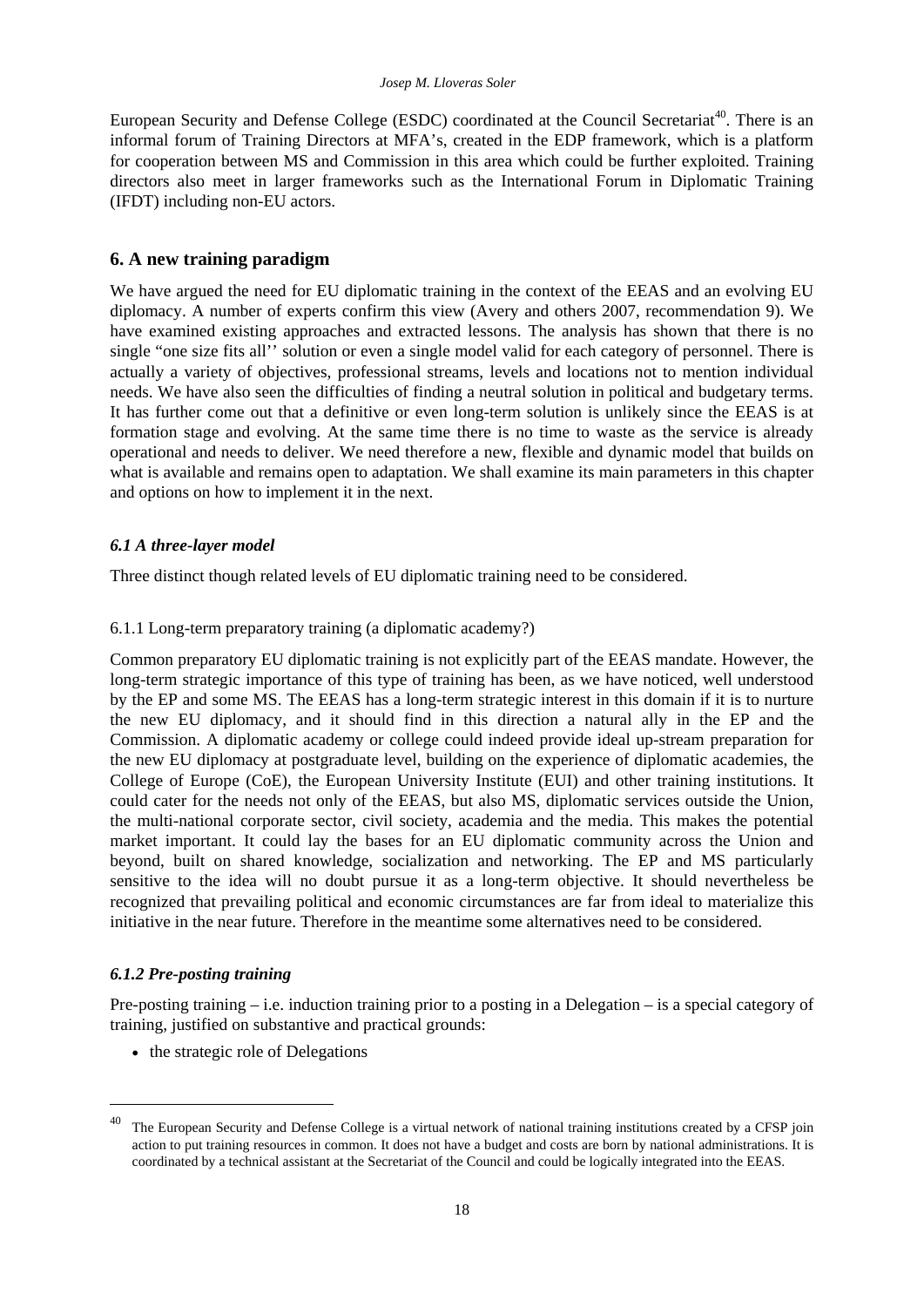- the breadth and specificity of their activities
- their diplomatic and representation responsibilities
- the relative autonomy resulting from their distance from headquarters
- the difficulty of providing further training at later stages due to distance and workload.

The main target population is about 140 Heads of Delegation or deputies, about 150 Political Counselors and information and communications officers and about 140 Heads of Administration<sup>41</sup>. Rotation makes it necessary every year to transfer about a quarter of this population, or over 100 persons, which makes it relatively manageable from the point of view of training. Pre-posting training for management posts is currently conducted over two weeks, through a standard package focused on instrumental aspects, which is clearly insufficient for the EEAS.

## 6.1.3. Continuous training

Continuous training includes the types of training needed for a person to fill gaps identified in his professional capacities, to keep up with changing professional demands due to internal or external changes and to facilitate professional advancement. It is particularly important for the EEAS as it has to adapt to a changing environment. The target population for continuous training is the universe of EEAS officials (1000 AD plus 700 AST)<sup>42</sup>. This is a significant population but small compared to the Commission and not large enough to justify a heavy training structure.

We have seen from Commission experience that continuous training has developed to the extent that it practically covers, at least in theory, most needs through an extensive catalogue. But we have also seen that it offers room for simplification, consolidation and rationalization and that it could be made more relevant to collective and individual needs. The need for relevance can be illustrated by looking at the existing performance evaluation system within the Commission. The annual evaluation report gives consideration to training completed by each official during the past year and includes an individual training map for the year ahead. Moreover, personnel files include a training passport or historic account of all training received. However, these instruments are often used too lightly or bureaucratically and are insufficiently internalized as a management tool. This may be due to lack of interest, know-how or time. It must be recognized that the European Commission has been more successful at incorporating new management techniques and procedures than at bringing in the underlying management philosophy required to maximize their practical value. This would have required a process of "cultural change" admittedly more difficult. The EEAS as a new, smaller and autonomous organization is in a position to do better.

#### *6.2 A common guiding philosophy*

1

The above three types of training, and particularly the latter two falling under the direct responsibility of then EEAS, should share a common guiding philosophy which is presented below.

## 6.2.1 All encompassing, action oriented learning

EU diplomatic training needs to be all-encompassing, addressing the individual as a whole and not only his intellectual capacities. The three poles of the learning triangle need to be covered: knowledge, skills, and attitudes. There is a need to supplement and update knowledge, but most importantly to

<sup>&</sup>lt;sup>41</sup> Security Officers and Assistants to Heads of Delegation also need pre-posting training. The Commission will also need to pursue in parallel pre-posting training in areas under its responsibility like trade and assistance.

 $42$  The large number of administrative staff in delegations will need training of a more specialized nature that can be largely provided through on-line or regionalized training.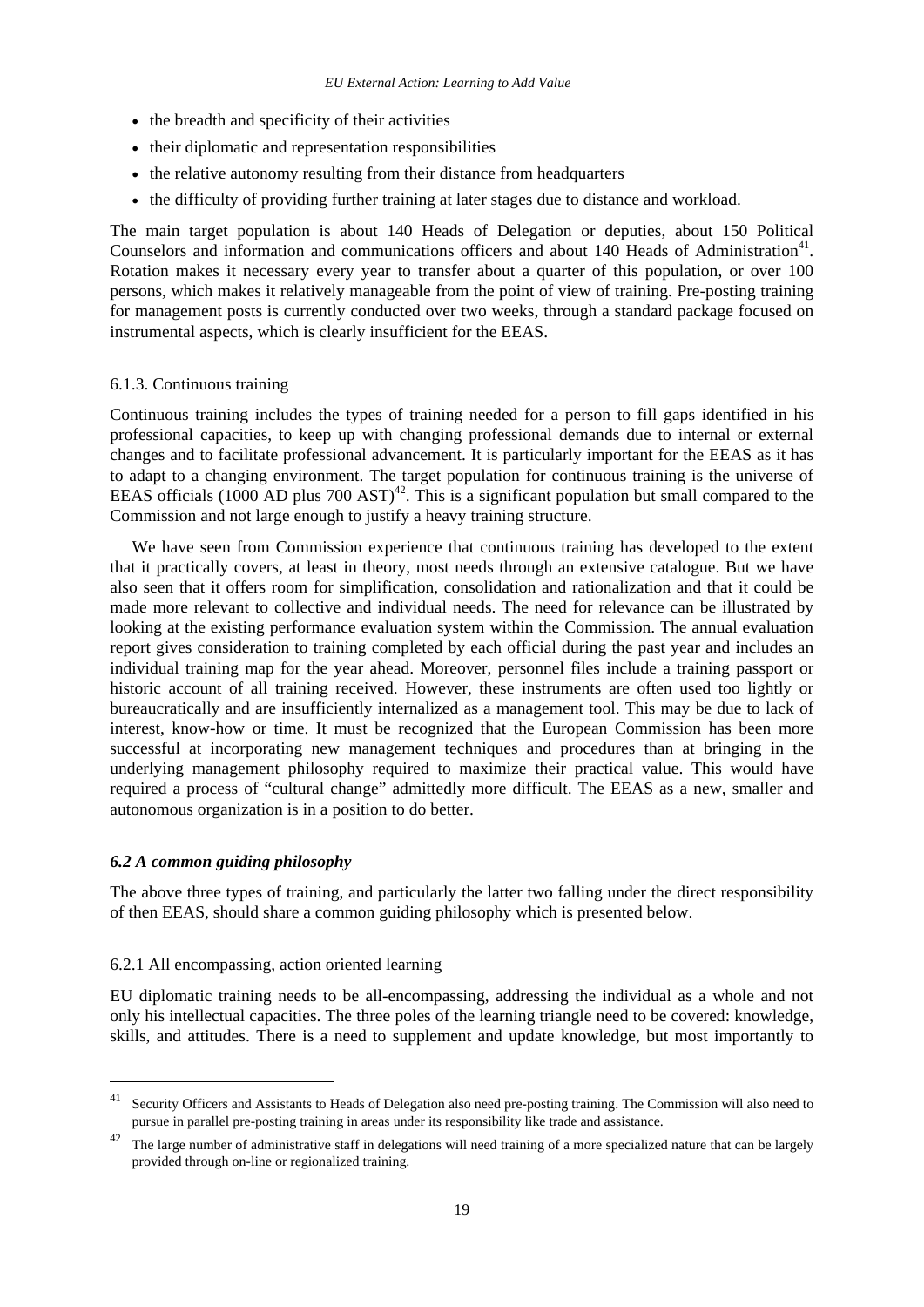#### *Josep M. Lloveras Soler*

sharpen skills for better action and develop the attitudes needed to guide it. The emphasis on skills and behavioral dimensions is most needed for an EEAS having "action" in its denomination. This will require the use of "on the job training" as much as possible as opposed to traditional formal training. Experts consider that people learn the vast majority of what they need professionally on the job. Currently, however, training is mostly provided in formal settings. Experts confirm that adult learning should be experience-related, goal-oriented, relevant and practical. On the job training ideally presents these characteristics. It can be provided through a focused manager, but also through other forms of coaching. There are also various forms of action-oriented learning involving learning from experience. They require innovative pedagogic approaches like case work, project work or action learning techniques.

## 6.2.2 Multi-dimensional training built around core training blocks

We now correlate the three poles mentioned with the list of EEAS functions already presented in order to map training blocks and overall training needs in a single training matrix which is shown below.

| <b>Training blocks</b>            |                                    | Knowledge                                                                                    | <b>Skills</b>                                         | <b>Attitudes</b>                                          |
|-----------------------------------|------------------------------------|----------------------------------------------------------------------------------------------|-------------------------------------------------------|-----------------------------------------------------------|
| <b>Understanding</b><br>the world | Analytical<br>competence           | Geopolitics and<br>global issues                                                             | Political analysis<br>and reporting                   | Curiosity,<br>discretion                                  |
|                                   | Regional<br>competence             | Host country and<br>regional<br>awareness                                                    | Languages                                             | Cultural openness                                         |
| <b>Knowing the EU</b>             | Policy integration                 | EU policies -<br>external and<br>internal                                                    | Capacity for<br>synthesis and<br>systems thinking.    | Team-playing                                              |
|                                   | Coordination                       | EU institutions,<br>MS policies.                                                             | Networking,<br>negotiation                            | Patience,<br>openness                                     |
| Communicating<br>the EU           | Representation,<br>communication.  | Diplomacy, public<br>diplomacy                                                               | Communicating,<br>negotiating.                        | Esprit de corps,<br>assertiveness                         |
|                                   | Management of<br>Delegations/Units | Human resources,<br>financial<br>management,<br>security of<br>personnel $\&$<br>information | Leadership,<br>emotional &<br>social<br>intelligence. | Results-<br>orientation, ethics,<br>security<br>awareness |

# **EEAS Training Matrix**

We shall see later how to tailor the above to both specific professional streams and individual needs.

## 6.2.3 Multi-supplier training

Such a breadth of training exceeds the capacity not only of the EEAS (thus requiring outsourcing) but also of any single supplier (thus requiring a multi-supplier approach). Geopolitics, global issues, political analysis and reporting and country and regional awareness could be provided by specialized institutions. Language training could rely on the solid Commission capabilities in this area. The EU blocks on institutions, policies and acquis, as well as the procedural and instrumental components of management training, should largely rely on internal trainers from the EU institutions, whose contribution should be encouraged and recognized. Diplomacy and public diplomacy could be delivered by experienced diplomats and communication and media specialists. Skills-related management training is a separate world. The European Administrative School is preparing a package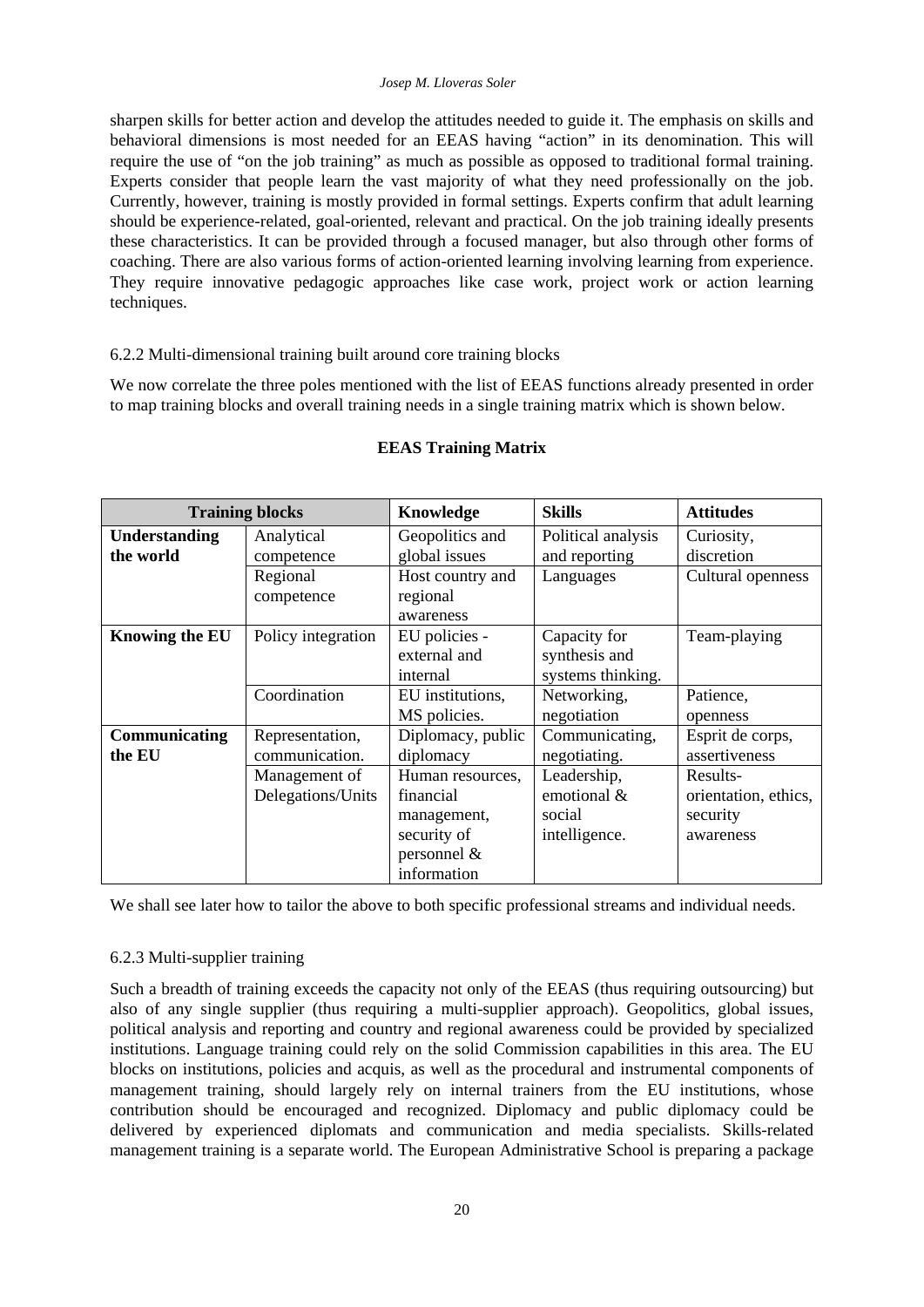of new generation management training and consultancy services that should be in place in 2012. It could be made available to the EEAS through a service-level arrangement. This would have the added advantage of facilitating socialization across EU institutions, given the inter-institutional nature of the School.

## 6.2.4 Partly de-localized training

Both the geographic spread of the EEAS and the diversity of training requirements plead in favor of some form of de-localized training. In some cases, like management training, physical distance from the workplace is a plus. In others, like training for Delegations, it is a must, due to logistics. In any case there is a critical mass of training that needs to be conducted at EEAS or EU premises, for appropriation and identity reasons. An effective means of de-localized training is technology-enhanced learning, based on the powerful existing IT platform. This will be needed to reach out to the delegations and, in headquarters, to make training compatible with work schedules. It should be prepared in coordination with the Commission, given the investment required and the mixed nature of much of the content. It should be supported by adequate remote tuition. However, given the importance of the socialization component it should be recalled that distance learning cannot replace socialization or, as Alvin Toffler summed it up, that "high tech cannot replace high touch".

## 6.2.5 Training placed at the centre of the management process

The need to integrate training at the heart of the management process has been a recurrent theme in this paper. The underlying assumption is that training should be viewed as an investment that finds its return to the extent that it contributes to pre-defined management objectives. Otherwise it remains a cost with uncertain capacity to generate value. Managers should, therefore, assume direct responsibility for investing in the training of people under their responsibility. Such a key part of human resources management cannot be simply delegated to human resources departments, whose role is to support and facilitate. This should result in a closer integration of training in all management processes (selection, recruitment, posting, evaluation, career planning and promotion) than is currently the case in EU institutions. The following chapter will explore how to reach this important objective.

## **7. Strategic options**

This chapter looks at the strategic options to implement the proposed model and their relative merits.

## *7.1 Long-term preparatory training*

## 7.1.1 Minimalist solution: waiting for better times

A first option consists of not taking any action in this field and leaving it to existing institutions like diplomatic academies, universities and other centers of learning. It is obviously the easiest solution in the face of existing difficulties but hardly one that would by itself lead to a better solution later on. Moreover, the momentum created by the birth of the EEAS would be quickly lost. Although not a desirable option it is the likely default outcome in the absence of a strong leadership willing to move ahead in this important and sensitive area.

## 7.1.2 Setting up a European Diplomatic Academy

Sufficient arguments have been provided to show that this option, however desirable, is unrealistic in the near future. But it has also been argued that the idea should not be discarded. The EP has the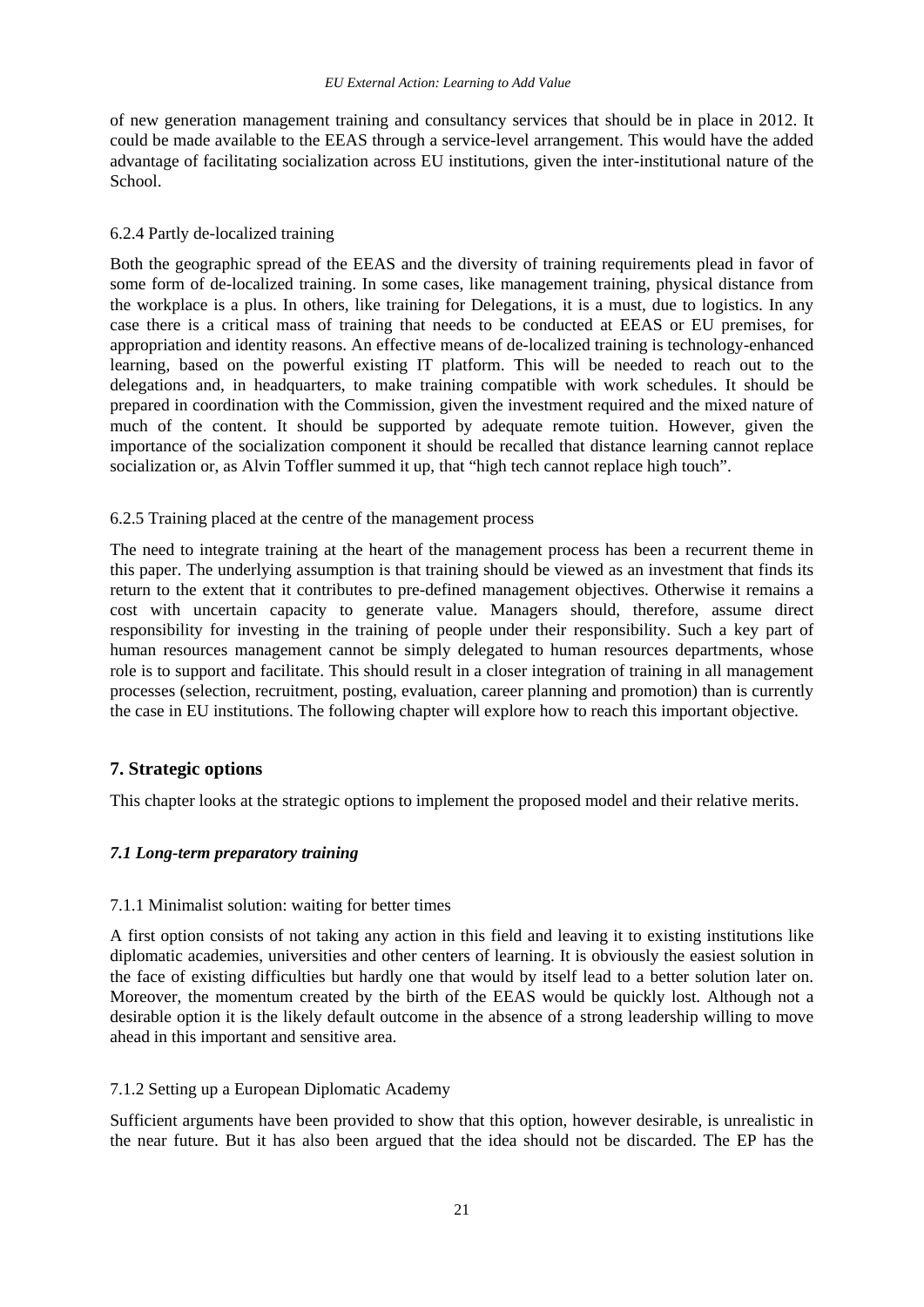political leverage, more so than ever under its extended powers, to push forward such an ambitious project.

## 7.1.3 Setting up a virtual network

This could take the form of a light, virtual and flexible diplomatic academy network, based on exiting institutions (academies, universities and others), focused on the long-term needs of the EEAS and the external services of the European Commission. It could offer a number of the advantages of a full academy, while minimizing real or perceived political and financial costs. It could prepare joint programmes with a multi-functional and multi-national character and issue either its own degree or a joint degrees amongst the participating institutions. It could later evolve into something more stable and permanent, depending on experience and circumstances.

The natural sponsor of this type of initiative is the EEAS, joining forces with the Commission, and could count with the support of the EP and a number of MS. The existing network of MFA training directors under the EDP could also be re-activated in support of this initiative. Some training institutions like the EUI or the CoE could play an active role from their complementary perspectives. Management training institutions and others could also be associated. A project of this kind needs leadership in the first place and funding later on, since, however lightly defined, it is a management intensive operation. The experience of existing networks may be instructive but is unlikely to provide a model that can be replicated. A European Diplomatic Academy, either virtual or fully-fledged, could later become a provider of training services to the EEAS

## 7.1.4 Establishing a joint Master's degree of established academic institutions

This can be a sub-option or an alternative to the above. It could be promoted by some universities and institutions as those mentioned above, and could be supported by the EEAS and the Erasmus Mundus Programme. It should offer something additional to existing Master's degrees in the area of international relations to justify it, like an innovative design, longer duration, active methodology, a management component, a joint degree, geographic mobility. In exchange it should require some relevant prior experience to get access. It could target students interested in the external dimension of EU institutions (not only the EEAS) and, in general, those suggested in section 6.1.1. The existing, EU-supported European Masters Degree in Human Rights and Democratisation and the Joint European Master's in International Humanitarian Action can provide some practical ideas<sup>43</sup>.

# *7.2 Pre-posting training*

1

7.2.1 Minimalist option: maintaining the current programme with minor adjustments

The two-week pre-posting programme in place is too short to give a minimum coverage to the building blocks of the training matrix. It is also insufficient to provide time and space to build the basic needed common ground for participants with different backgrounds, like more EU background for those coming from outside EU institutions or diplomatic background to those lacking it. It does not allow for sharpening management or communication skills either, not to mention learning or brushing up local languages or acquiring country or region knowledge.

<sup>43</sup> [http://www.emahumanrights.org/ an](http://www.emahumanrights.org/)d <http://www.nohanet.org/>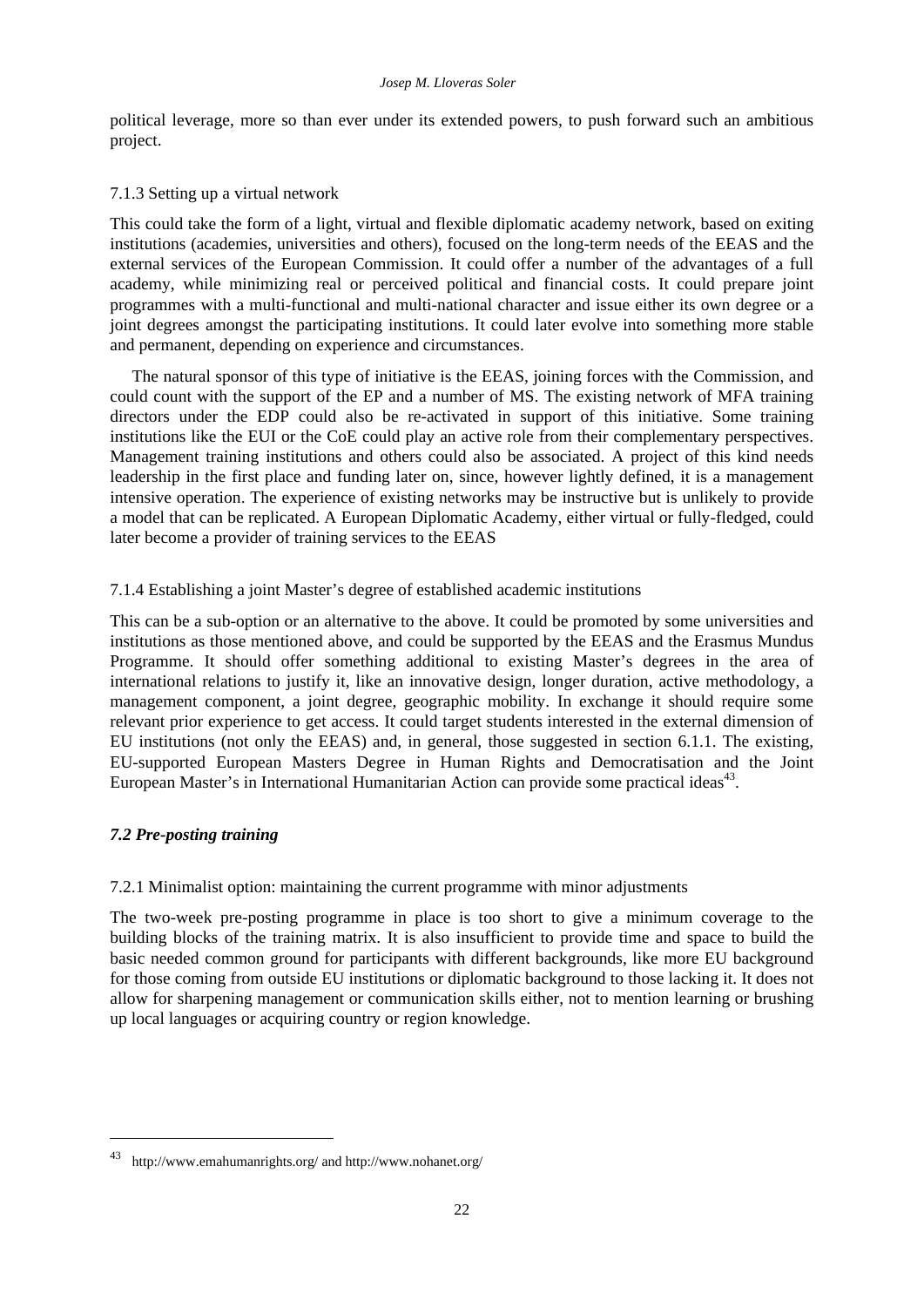#### 7.2.2 Major redesign of pre-posting training

In view of the above, a major re-design and extension of pre-posting training seems most needed. It would require that annual rotation decisions are taken one year before departure. This training was managed in the past, within DG Relex, completely apart from continuous training, a separation which does not appear justified or desirable any more. EEAS pre-posting training will need to be closely coordinated with the Commission, given the EEAS-Commission duality that exists in delegations. The redesign should also be done in close coordination and hearing the views of the bureau of Heads of Delegation. A working group coordinated by the EEAS training department would provide the best means to conduct this task within a reasonably short period of time.

Pre-posting training would need to be split in two parts – mainstream and individual - and extended over a sufficient number of weeks, divided in cycles, to allow time to nurture common ground, sharpen skills and influence attitudes. Both parts would need to be essentially practical in approach and based on life material to the largest extent possible.

The mainstream part should be made of a few separate course designs adapted to the requirements of a few key professional streams (Head of Delegation, Political Counsellor, Head of Administration, Security Officer, Assistant to the HoD). Each should cover, at the respective level, the different components of the training matrix.

The individual part should respond to individual needs, covering any area in need of reinforcement. It would, therefore, vary in nature and length per "client". It should draw on the catalogue for continuous training and therefore does not require a separate design, but simply selecting the right package for each user. This link between pre-posting and career-long training offers not only economies of scale but also integration opportunities between participants from headquarters and delegations, thus preventing two separate worlds. Individual training needs should be identified on the bases of individually prepared pre-posting training maps, starting with the gaps identified at the recruitment stage and completed through a "pre-posting dialogue" between each designated official and his/her manager. Coaching could also be used as appropriate. Such training should necessarily include country and region awareness and host country language, two essential areas currently neglected<sup>44</sup>. The revised system could be in place by the time of the EEAS implementation report (end 2011). The budgetary implications will need to be examined as this approach adds to costs. Given the strategic importance of pre-posting training and its dual purpose it would be most advisable that it is essentially managed and delivered internally by the EEAS and the Commission.

## *7.3 Career-long training*

1

7.3.1 Minimalist approach: maintaining the existing catalogue with minor adjustments

This is obviously the only practical option at the initial stage, but a largely suboptimal one in view of extracting most value. The existing catalogue has not been specially designed for the EEAS and it presents, as we have seen, much room for improvement.

## 7.3.2 Redesign based on an expert review

The required redesign could be conducted by a working group made up of interested parties, including the Commission, under the guidance of the EEAS training unit and with the support, if need be, of external consultants. It should take into account past experience and results as well as new needs

<sup>44</sup> The EEAS could benefit from British and American experiences in this area.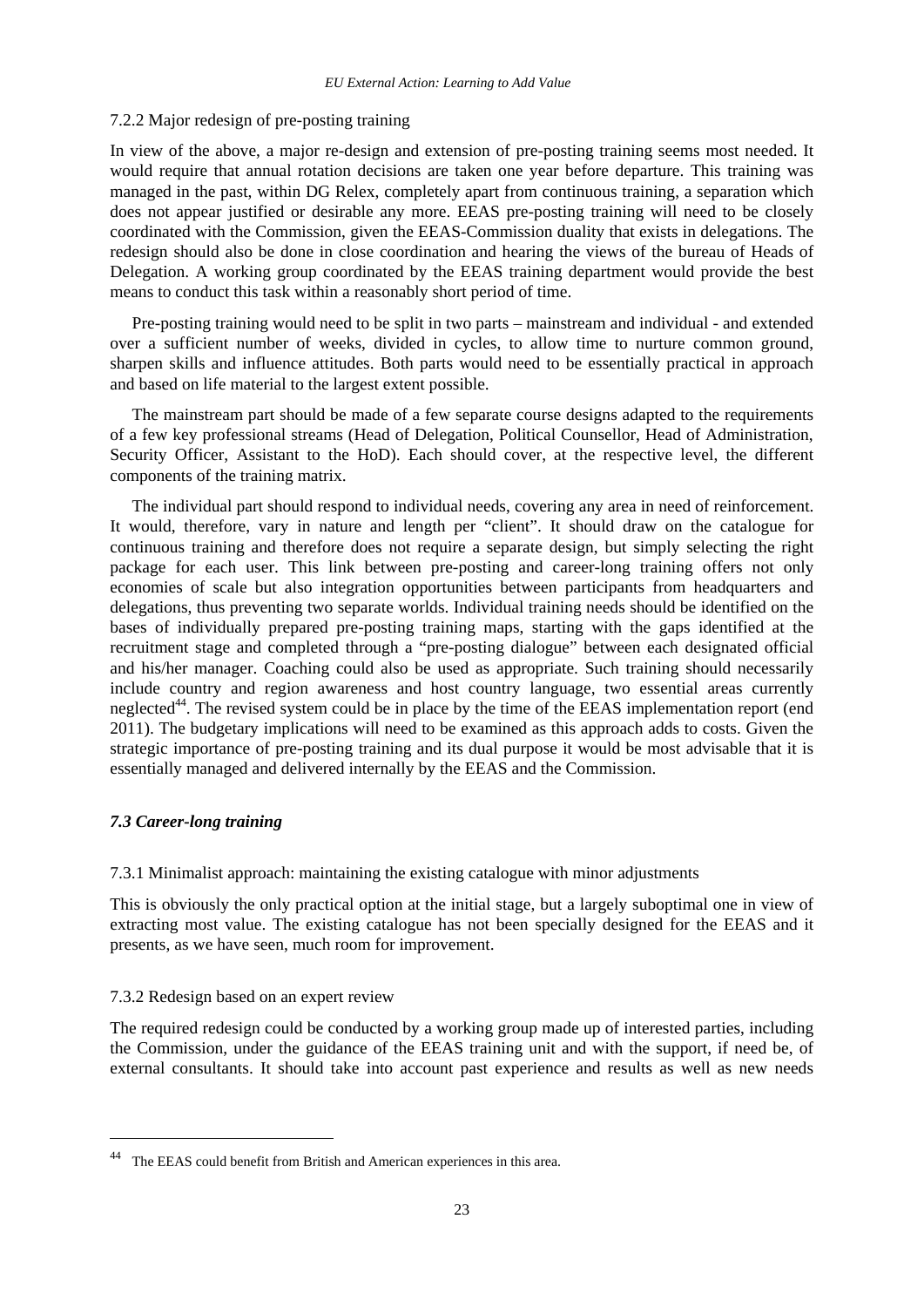identified. This approach is relatively simple but does not guarantee sufficient management involvement.

7.3.3 Major re-engineering based on serious management involvement

The objective would be to define the EEAS general training needs through the involvement of management at all levels. This could normally be done as part of the standard strategic planning process, but would, in this case, be most effective if organized separately<sup>45</sup>. The concept can be put into action in a few months and could be fully implemented by the time of the first EEAS review in 2013. It would involve the following steps:

a) Setting training objectives (top-down)

It should start at the level of the EEAS Corporate Board and Policy Board to insure consistency and top management support. The process should continue down to the level of units in headquarters and sections in delegations. The further down the line the more operational will the objectives become, while maintaining vertical consistency.

b) Defining specific training needs (bottom-up)

The objectives defined should be translated into specific training requirements per management unit and per job description, starting at basic management levels (Unit, Delegation or sections therein) and continue all the way up. For every job description it should establish expected training results: knowledge, skills, competences or attitudes. A certain quantification of users will also be needed. The process would be organized with the support of training coordinators, the training unit and, eventually, other facilitators. Once needs defined and validated at a given level they should be brought to the next higher management level for consolidation and re-validation, thus insuring overall consistency.

c) Managing training

This phase consists of selecting one or several management entities responsible for administering all or some training components, including procurement, contracting and payments, in line with financial regulations. Various options or combinations exist:

- To outsource it.
- To put the EEAS training unit in charge.
- To establish service-level arrangements with the European Administrative School and Commission services.

The first option may result in the loss of strategic direction. To put the EEAS fully in charge may not be the best use of resources. The European Administrative School would present the advantage of its expertise and inter-institutional character, which would facilitate common delivery and nurture a common culture across institutions. The Commission could be used for some parts.

d) Delivering training

The options are:

-

- To establish a direct agreement with a single supplier like a future European Diplomatic Academy.
- To establish one or several framework contracts with different training institutions.

<sup>&</sup>lt;sup>45</sup> The annual management planning process currently in place at the Commission is too heavy for this purpose and the EEAS has not yet designed an alternative model.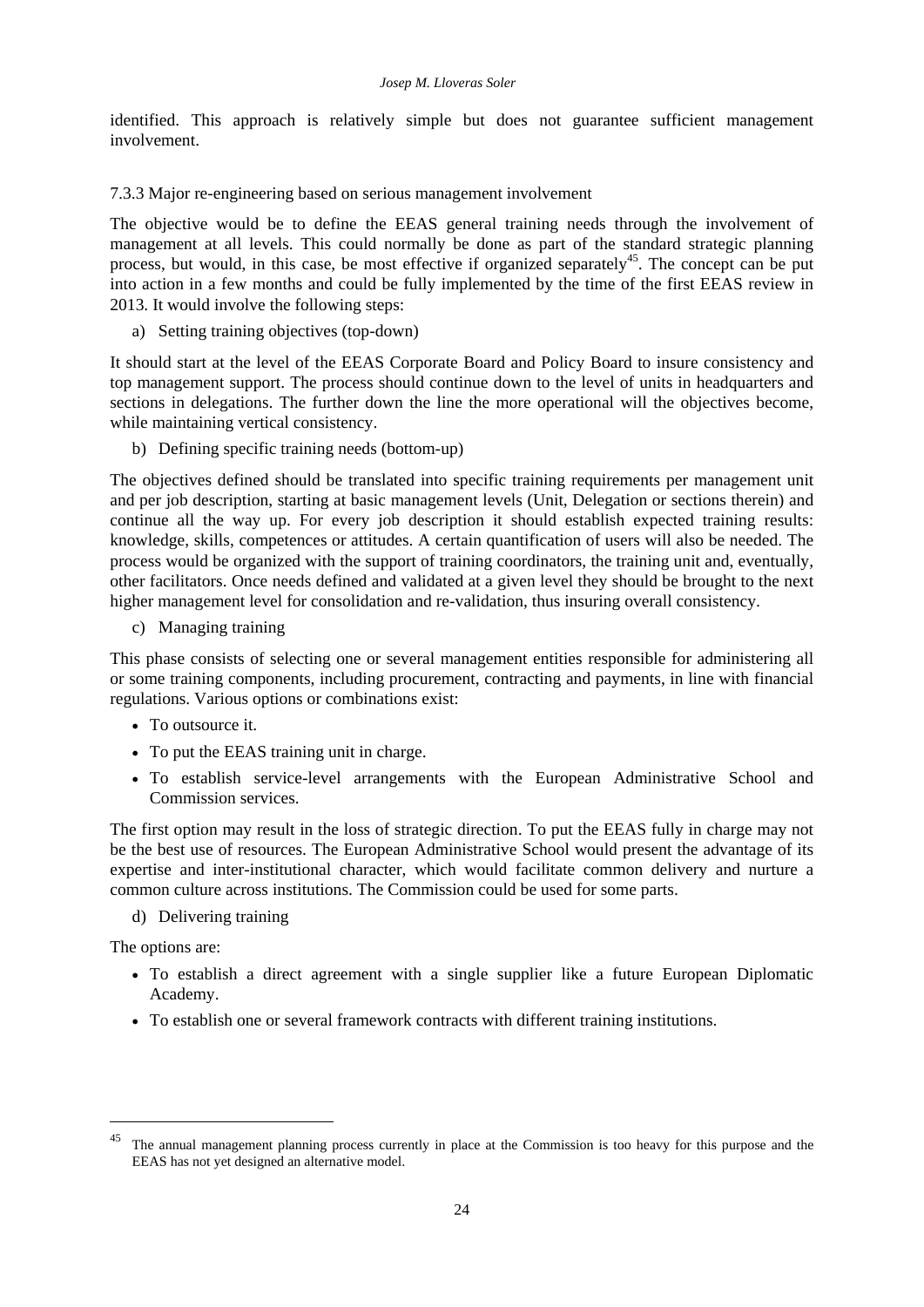## e) Evaluating results

This phase requires the active involvement of the EEAS training unit for quality control purposes. It should include evaluation reports by both participants and trainers. Each manager should also assess the impact of training within his team in terms of contribution to management objectives. This should also be individually examined as part of the annual evaluation exercise. Completion of certain modules or periods of training should be made a condition of nomination (or confirmation of nomination after probation) and promotion.

This approach to continuous learning (itself linked to pre-posting training) would insure maximum management ownership. The organization would learn about its own training objectives and needs at all levels. The output in the form of a revised career-long training catalogue would be as useful as the process through which it would be generated. The latter would result in an equally if not more valuable by-product, i.e. the development of a learning organization and a life-long learning culture.

## **8. Conclusions**

The creation of the EEAS constitutes a unique opportunity to build a European identity, project the European Union in the world and facilitate the emergence of an EU foreign policy. The challenge is huge and the outcome uncertain. It will largely depend on political will and leadership but also, critically, on the capacity to create a well-functioning and flexible organization. The establishment of a high quality training system, adapted to the specific functions and uniqueness of the service, will be critical in this respect. This requires a new, extrovert approach to training with a bias for action. It will also need a balanced approach between nurturing knowledge, skills and attitudes, where the management dimension acquires a special importance. The EEAS should strengthen pre-posting training for those assigned to Delegations, and re-engineer continuous training, closely linking the two. A widespread use of technology-enhanced learning should make it more accessible, particularly to Delegations. Moreover, the EEAS should lead the creation of a virtual diplomatic academy as it would facilitate long-term preparation for the new EU diplomacy. The EEAS should use its central position to develop a cooperative approach to training, capitalizing on experience and resources from different players, particularly, the Commission. It should, most importantly, avail itself of the flexibility and autonomy afforded by its statute to implement a new training model based on close management involvement that integrates training and management. This would turn the EEAS into a learning organization. The more that the EEAS evolves towards a pro-active EU diplomacy, contributing to the emergence of an EU foreign policy, the greater will be its value-added. Training and learning are critical success factors towards attaining this objective.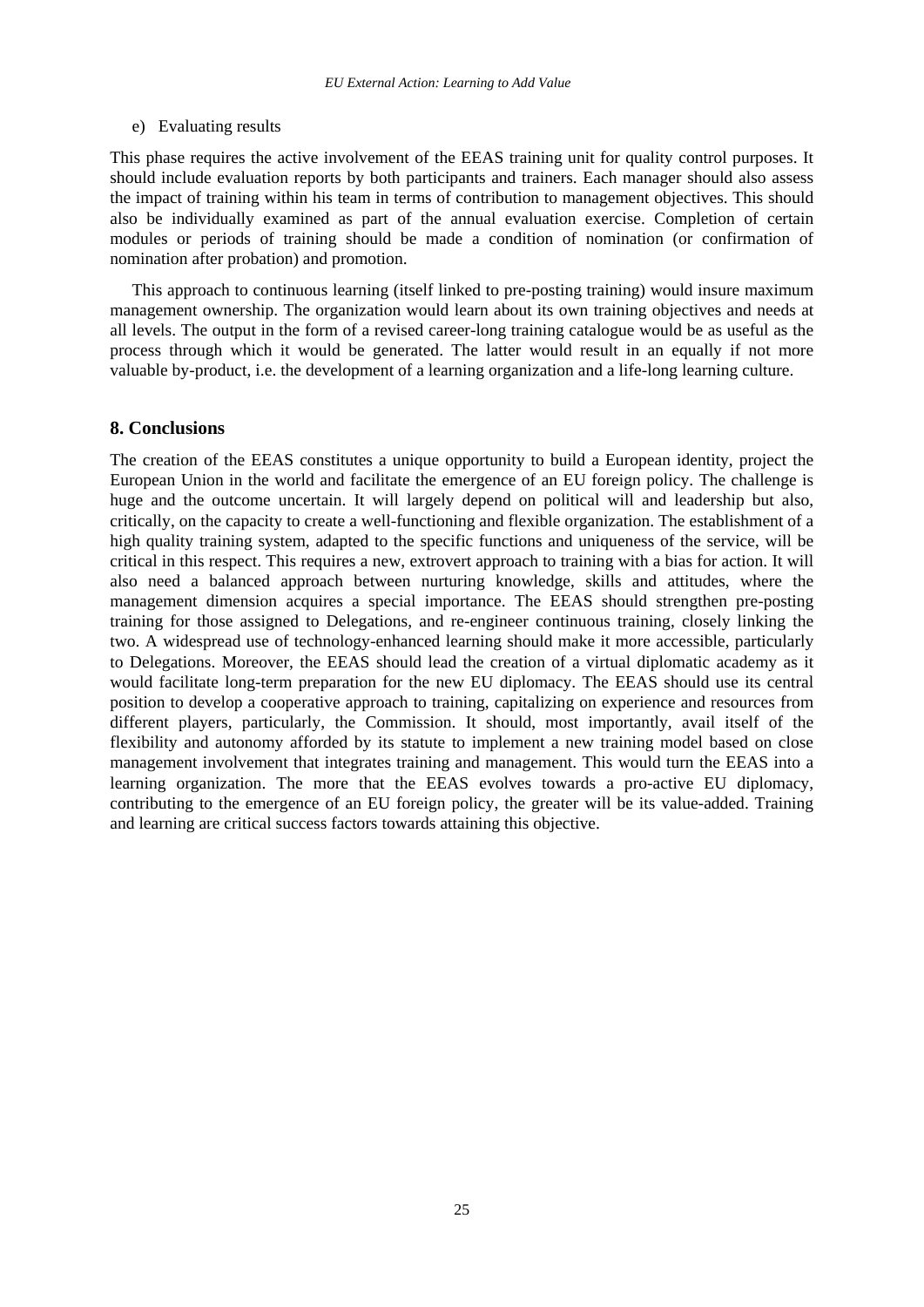#### **References**

- Avery G. & others (2007) "The EU Foreign Service: how to build a more effective common policy", *EPC Working Paper no 28*, European Policy Centre, November 2007
- Avery G. (2007), 'The new architecture for EU foreign policy", *Challenge Europe Issue 17,* European Policy Centre , December 2007
- Berridge G.R. (1995) *"Diplomacy Theory and Practice"*, London: Prentice-Hall
- Copeland D. (2009) *"Guerrilla Diplomacy. Rethinking International Relations"*, Boulder, Colorado; London: Lynne Rienner.
- Cross M K. Davis (2007) '*'The European Diplomatic Corps. Diplomats and International Cooperation from Westphalia to Maastricht"*, Basingstoke (England); New York: Palgrave Macmillan.
- Crowe B. (2008), "The European External Action Service. Roadmap for Success", *Chatham House Report,* [http://www.chathamhouse.org.uk/files/11583\\_0508eas\\_report.pdf](http://www.chathamhouse.org.uk/files/11583_0508eas_report.pdf)
- Duke S. (2002) "Preparing for EU Diplomacy", *Journal of Common Market Studies,* Vol 40, 5, 2002, pp. 860-866
- Emerson M. & others (2011), "*Upgrading the EU's Role as Global Actor. Institutions, Law and Restructuring of European diplomacy"*, Brussels: Centre for European Policy Studies. [http://www.ceps.eu/book/upgrading-eus-role-global-actor-institutions-law-and-restructuring](http://www.ceps.eu/book/upgrading-eus-role-global-actor-institutions-law-and-restructuring-european-26)european-diplomacy
- Monar J. (2000) 'The Case for a European Diplomatic Academy", *European Foreign Affairs Review*, Occasional Paper n°1, 17/7/2000
- Neumann I. B. (2008) "Globalization and Diplomacy'' in Cooper, Hocking and Maley (eds), *Global Governance and Diplomacy: worlds apart?*, New York: Palgrave Macmillan.
- Nicolson H. (1969), *"Diplomacy"*, London: Oxford University Press
- Gregory B. (2008) *''Public Diplomacy and Governance : challenges for scholars and practitioners''* in Cooper, Hocking and Maley (eds) , Global Governance and Diplomacy: worlds apart?, New York: Palgrave Macmillan
- Hocking B (1999) *'' Foreign ministries: change and adaptation"* Basingstoke: Palgrave Macmillan.
- Hocking B (2002) *"Foreign Ministries in the European Union. Integrating Diplomats"*, Basingstoke: Palgrave Macmillan
- Missiroli A. (2010) "The EU Foreign Service: Under Construction", *EUI, RCSAS Policy Paper 2010/04*
- Smith M.E (2010) *"Building the European External Action Service: Institutional Learning versus Intergovernmental and Bureaucratic Politics"*, paper prepared for delivery at the workshop "The EU Diplomatic System after Lisbon", Maastricht Univeristy, 18-19/11/2010 p. 4 (unpublished).
- Solana J en conversación con Bassets Ll. (2010) *"Reivindicación de la política. Veinte años de relaciones internacionales"*, Barcelona: Random House Mondadori pp.140, 147, 147
- Sucharipa E, ''21st Century Diplomacy'', (1997) available at

<http://textus.diplomacy.edu/campus/lms/pool>

The Federal Trust for Education and Research (2009), *A more Coherent and Effective European Foreign Policy?,* February 2009.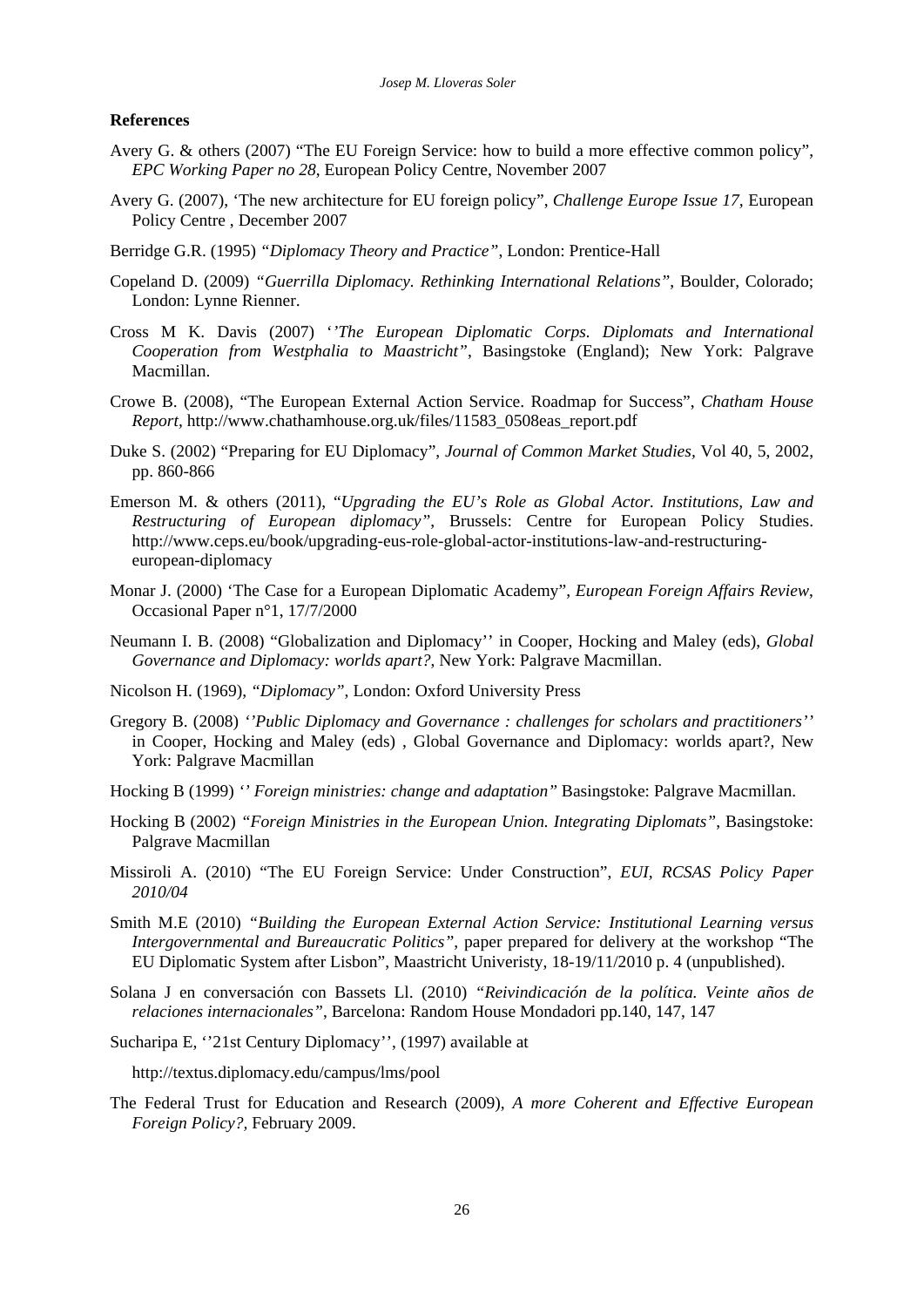- United Nations Institute for Training and Research (1987) *''Directory on European training institutions in the fields of bilateral and multilateral diplomacy, public administration and management, economic and social development''*, New York: United Nations
- Van Vooren B (2010), "A legal-institutional perspective on the European External Action Service", *Clear Working Papers*, 2010/7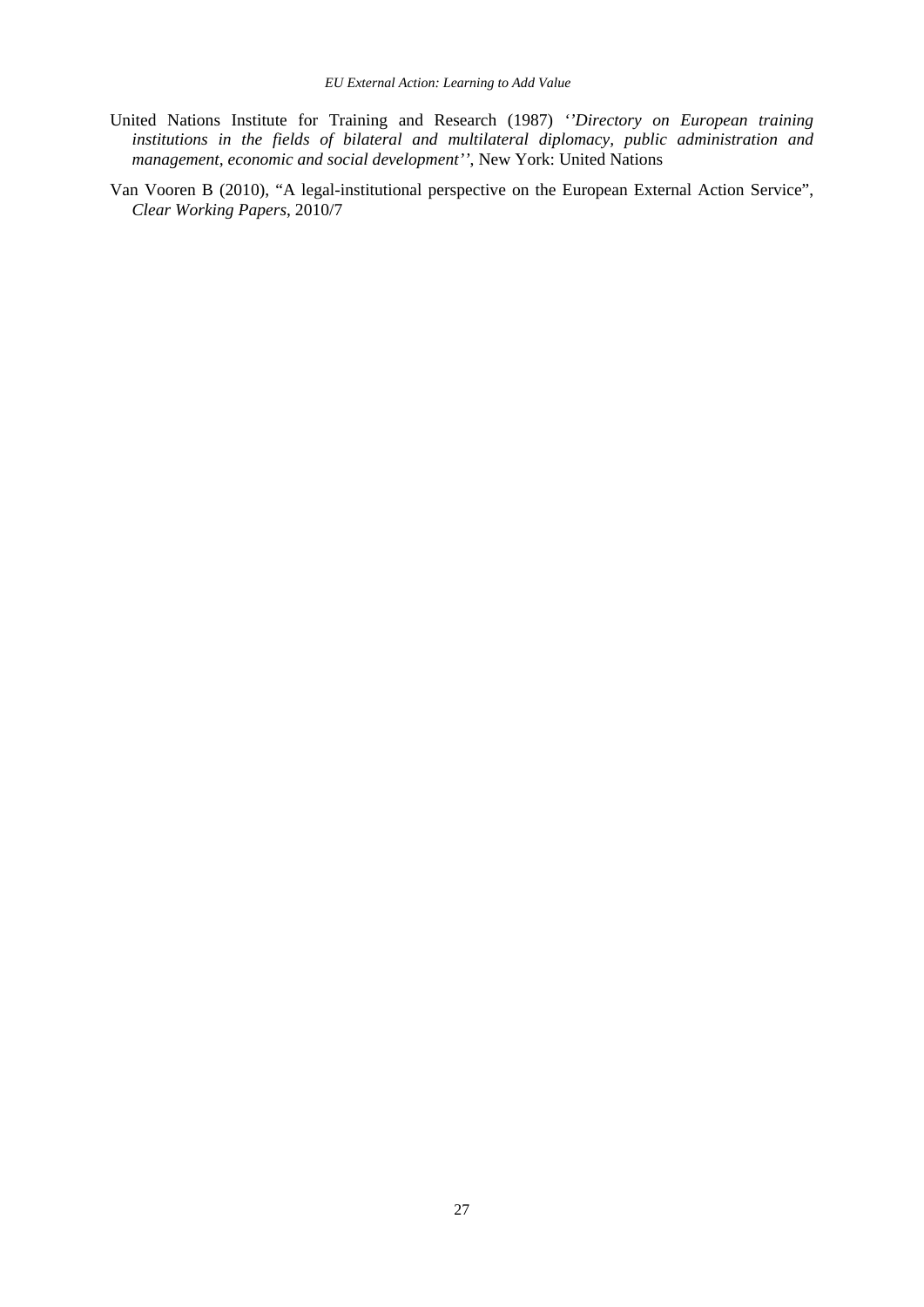# **Author Contacts:**

# **Josep M. Lloveras Soler**

EU Fellow European University Institute, RCSAS, Global Governance Programme Villa la Pagliaiuola Via delle Palazzine, 17 I-50014 San Domenico di Fiesole (FI) [josep.lloveras@eui.eu](mailto:josep.lloveras@eui.eu)  [josep.lloveras@ec.europa.eu](mailto:josep.lloveras@ec.europa.eu)